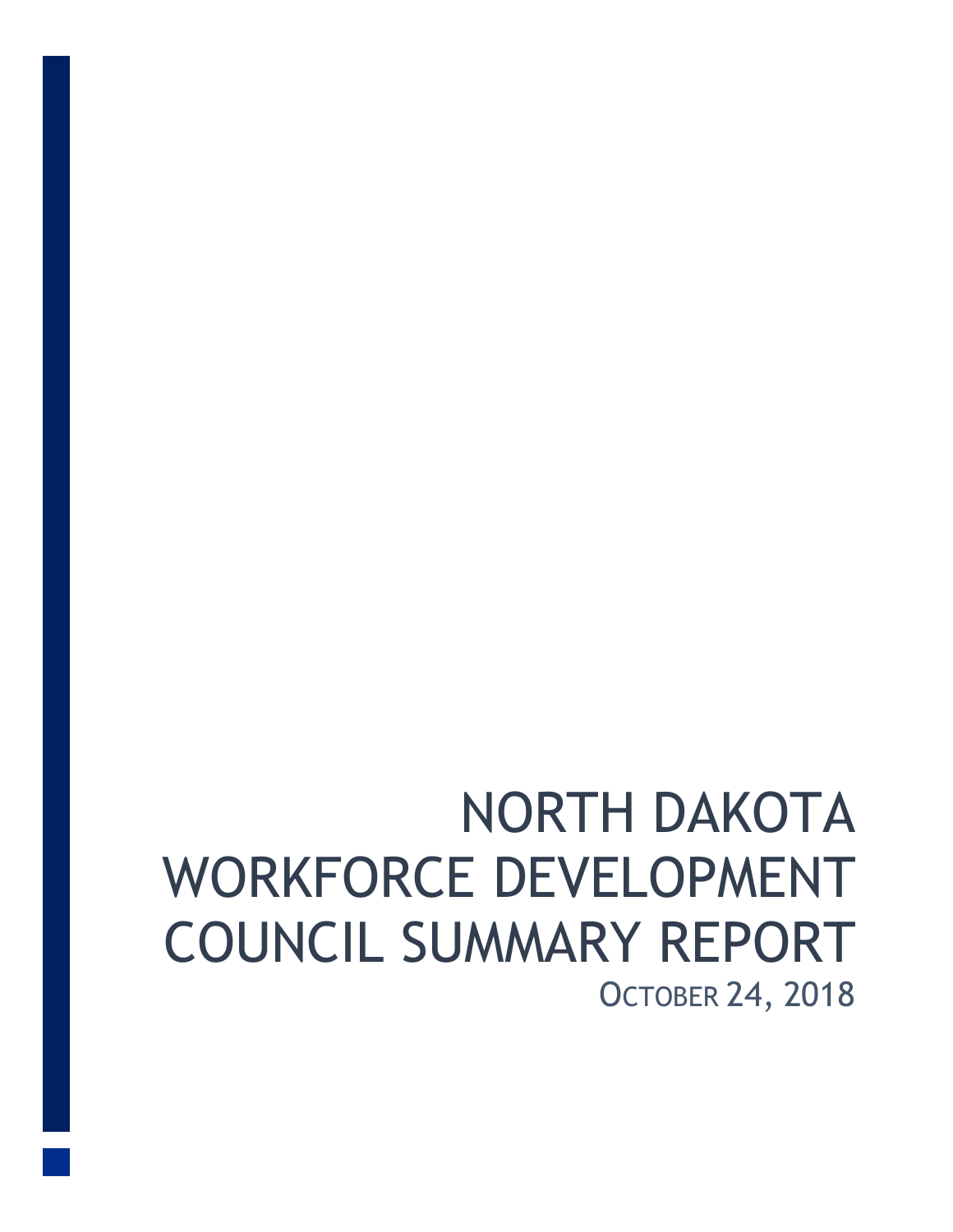### **FOREWORD**

The Workforce Development Council (the Council) was first formed in North Dakota in 1995. Upon Governor Burgum taking office, the Council was recognized as a key resource to assist in addressing one of North Dakota's most significant challenges—a workforce equipped with the skills needed to succeed today and thrive and grow in the future. The Council's mission and membership were re-activated and assigned the responsibility to study North Dakota's workforce opportunities and challenges, and with that understanding, propose a path forward.

The Council's thirty-two members include leaders from the private sector, organized labor, the legislature, city government, and state agencies who share a passion for North Dakota and for our state's vision: **Empowering People, Improving Lives, and Inspiring Success**. Each member has committed to contributing their passion and expertise to identify a winning workforce strategy that puts North Dakota first.

Since November of 2017, the Council has worked to deeply understand North Dakota's workforce challenges, including but not limited to, commissioning regional economic impact and labor availability studies, partnering with the Greater North Dakota Chamber of Commerce to conduct the first-ever employer survey, and interviewing dozens of stakeholders across the entire state for the purpose of proposing a workforce plan that identifies priorities based on a data-driven understanding of North Dakota's workforce challenges, maximizes state and federal resources, and aligns the educational system with industry needs to drive and create actionable solutions.

This **summary** includes recommendations pertaining to five themes that emerged profoundly through the Council's work:

| <b>Technical Skills</b><br>Gap | Need for Youth<br>Engagement &<br><b>Earlier and More</b><br><b>Diverse Career</b><br><b>Exploration</b> | Nursing &<br>Healthcare<br><b>Technician Shortage</b> | Support for<br>Populations with<br><b>Barriers to</b><br>Employment | Need for Net In-<br>Migration of<br><b>North Dakotans</b> |
|--------------------------------|----------------------------------------------------------------------------------------------------------|-------------------------------------------------------|---------------------------------------------------------------------|-----------------------------------------------------------|

On behalf of the Council, I am honored to present to the Office of the Governor, a summary of recommendations for addressing North Dakota's most pressing workforce challenges. We believe these recommendations, operating collectively, address North Dakota's most critical needs in a strategic, crosscutting, and innovative manner to position North Dakota to **win**.

Sincerely,

David E. Farnsworth

David E. Farnsworth Manager of ND Power Generation & Engineering Services, Great River Energy Chairman and Executive Committee Member, ND Workforce Development Council

*Recommendations supported by WIOA funds are identified by the*  $\mathcal{D}$  *symbol.*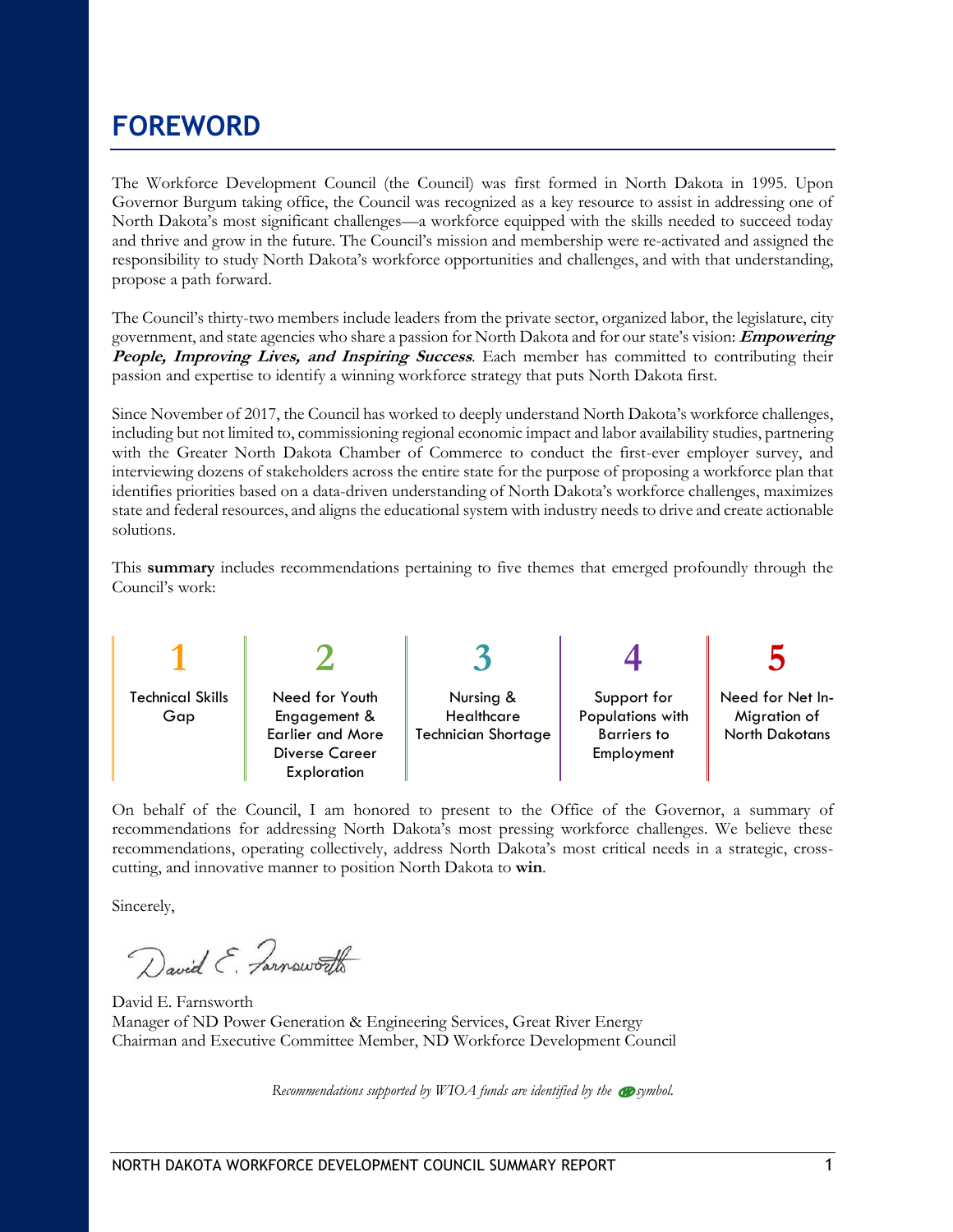## **1.TECHNICAL SKILLS GAP**

"Middle-skill" jobs requiring education beyond high school but not a four-year degree, make up the largest part of America's labor market. There is a national shortage of workers prepared to fill these technical careers and North Dakota is no exception. In North Dakota, these careers account for 60% of the labor market,<sup>1</sup> and employers are unable to find enough sufficiently trained workers to fill these jobs. Georgetown University Center on Education and the Workforce conducted a study, ["Good Jobs That Pay without a BA: A State](https://goodjobsdata.org/wp-content/uploads/Good-Jobs-States.pdf)-by-[State Analysis, 2017,](https://goodjobsdata.org/wp-content/uploads/Good-Jobs-States.pdf)" which examines growth patterns of middle-skill jobs. The study indicates North Dakota has experienced impressive growth in "good jobs" that pay an average of \$55,000 annually and a minimum of \$35,000 annually.

In the past, these "good jobs" were found mainly in the energy, manufacturing, construction, and transportation industries, but today, there is demand in other industries including healthcare, finance, and information technology, particularly, cyber security positions,<sup>2</sup> which are predicted to reach a workforce gap into the millions at a global level.<sup>3</sup>

#### *IT jobs are growing at an exponential rate, faster than the average for all occupations. Between 2014 and 2024, it is estimated more than 2,250 new and replacement IT positions will be needed in North Dakota.<sup>4</sup>*

To complicate matters, North Dakota lags other states in identifying and addressing this challenge (the "technical skills gap"), thus time is of the essence, as is a willingness to significantly invest in the future of North Dakota, both through support of greater structural alignment of existing resources and with additional funding and support of public/private partnerships.



#### **WHY WE NEED TO CHANGE THE PERCEPTION OF TECHNICAL EDUCATION AS A CAREER PATHWAY**

*"We need to educate the people within our state on the fact that the majority of good, solid careers in this state require a two-year technical degree or less. A pathway pursuing a technical education will help ensure their future success within one of these careers."*

*Perry Lubbers, Vice President of Manufacturing Operations, Trail King Industries Executive Committee Member, ND Workforce Development Council*

 $\overline{a}$ 

<sup>&</sup>lt;sup>1</sup><https://m.nationalskillscoalition.org/resources/publications/2017-middle-skills-fact-sheets/file/North-Dakota-MiddleSkills.pdf>

<sup>2</sup> <https://www.cyberseek.org/index.html>

https://www.forbes.com/sites/jeffkauflin/2017/03/16/the-fast-growing-job-with-a-huge-skills-gap-cyber-security/#7d58eef5163a

<sup>4</sup> ITCND (Now TechND) 2017 Guide-Economic Impact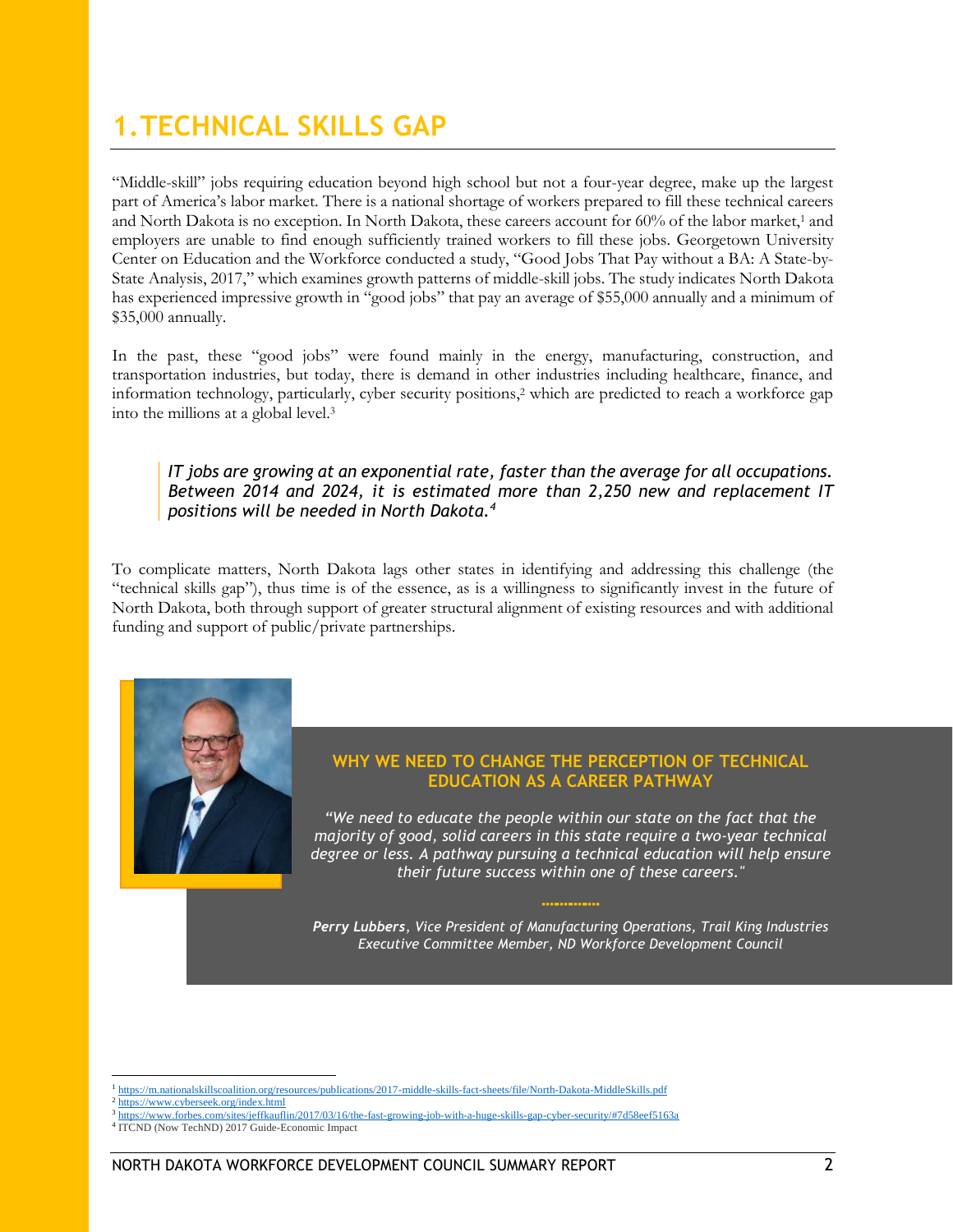### **RECOMMENDATIONS**

**ESTABLISH PARTNERSHIPS WITH EDUCATION AND INDUSTRY.** A structured connection between state workforce resources, education, and industry is crucial to ensuring crisp alignment in educational programming and industry needs.

- **The Council recommends** Career and Technical Education (CTE) programming be expanded to align with industry needs, including information technology and cyber-skills, as well as, increasing the capacity of the online delivery system to offer CTE courses in rural areas.
- 2. **The Council recommends** high school graduation requirements be jointly reviewed by the NDUS and the Department of Public Instruction to allow for a technical pathway through high school, and technical career pathways be made available to all students as part of the career planning process discussed herein.
- 3. **The Council recommends** the current Operation Intern be remodeled to create the "Main Street Internship" by partnering education with industry through structured work-based learning opportunities to create focused internship experiences, including IT/Cyber Security, with learning parameters defined through a public/private effort. The framework, specifically designed for small business, includes: a) specified learning objectives; b) hands-on experience; c) applied learning project; d) virtual social networking; and e) a graduation event for main street interns.

**CONNECT SECONDARY AND POST-SECONDARY EDUCATION.** To ensure clear and efficient pathways to technical careers, secondary and post-secondary education must be tightly aligned and barriers to technical degree pursuit/attainment removed.

- 4. **The Council recommends** making competitive funding available to launch additional career academies to advance high-quality technical education, maximize resources, and incentivize collaborative partnerships between the state, the PK-12<sup>5</sup> system, community colleges and private industry.
- 5. **The Council recommends** continued and consistent collaboration between PK-12 and the NDUS to increase the articulation of CTE programs and to encourage technical pathways through high school with simultaneous degree attainment opportunity.
- 6. **The Council recommends** requiring consistency in dual credit agreements with NDUS and expanded state funding of dual credit awarded to high school students. 6
- 7. **The Council recommends** the stronger strategic and structural alignment of community colleges, CTE, Center for Distance Education (CDE), and TrainND in order to maximize and optimize existing resources for more focused and nimble technical skill education delivery systems.

**PROMOTE EARLIER AND MORE DIVERSE CAREER EXPOSURE.** Connecting students, and their parents, to technical education and career options at an earlier age is imperative to raising awareness of, and interest in, the wide variety of technical career options available today and in the future.

8. **The Council recommends** enhancement of today's PK-12 experience to include a framework for multiple points of infusion of age-appropriate career experience curriculum, field experience, and applied learning, along with parent engagement and a robust communication strategy.

<sup>&</sup>lt;sup>5</sup> The Council understands that recommendations relating to PK-12 may require collaboration with both the Department of Public Instruction and local school districts

<sup>6</sup> Currently the Bank of North Dakota funds up to 2 dual credit courses per year for students that qualify for free or reduced lunch.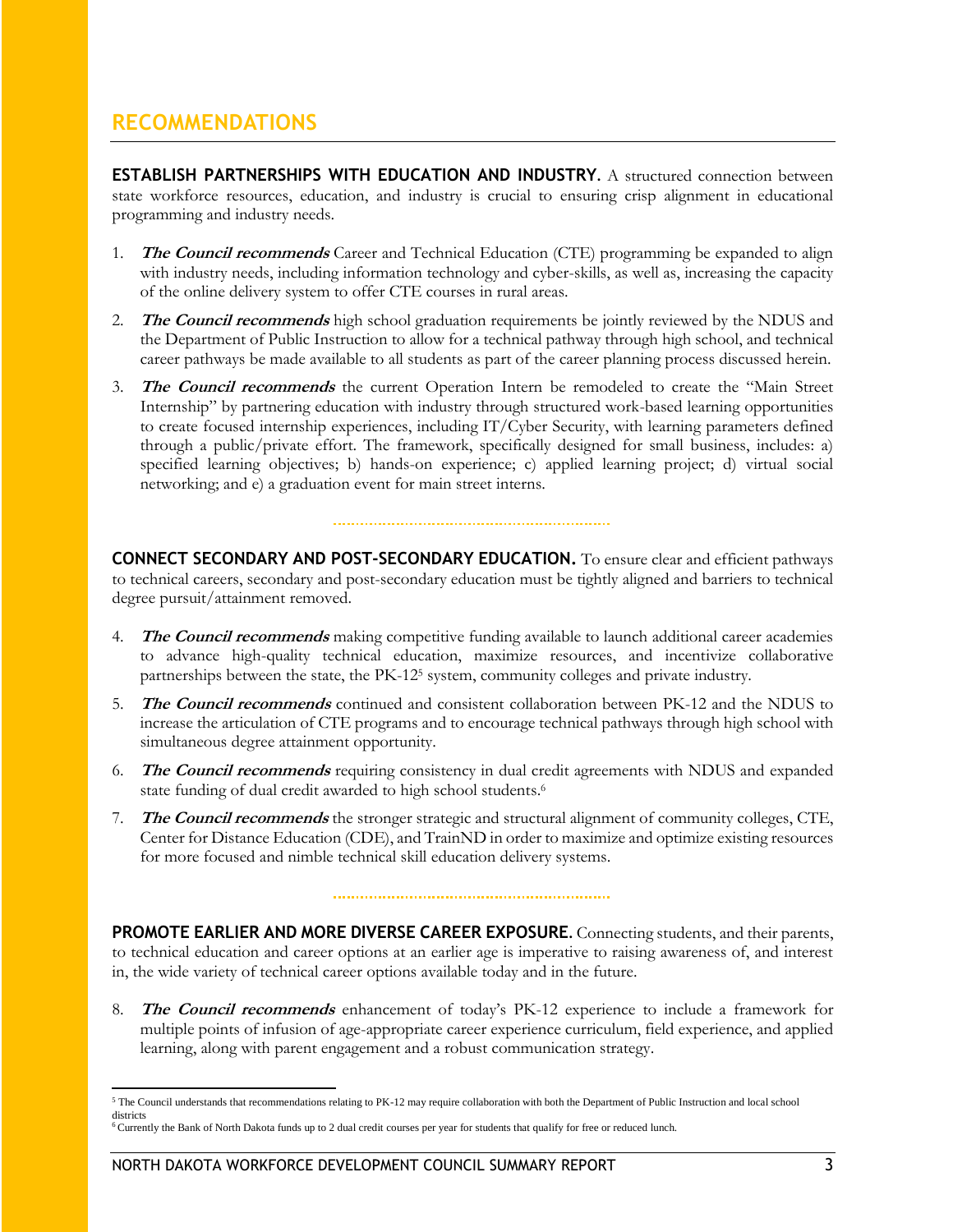- 9. **The Council recommends** supplemental best-in-class career exploration/exposure tools during the PK-12 experience, including partnerships with the private sector to develop and deploy a coordinated and systemic approach, including for example, hands-on "career experience" mobile units and production of a "day in the life" video series exposing students to technical careers to be suitable for use in both educational programming and workforce recruitment efforts of the public and private sector.
- 10. **The Council recommends** implementation of improved talent assessment/inventory and career planning tool(s) to meaningfully assist a student in becoming familiar with personal interests, traits, passions, gifts, and aptitudes to inform and guide career planning.
- 11. **The Council recommends** continued prioritization of career planning through aligned funding and incentives requiring a career plan for each student prior to entering ninth grade. To ensure alignment of developing career interests with an academic plan for high school, the plan is to be referenced and updated throughout high school.

**INCENTIVIZE ENGAGEMENT AND AUTOMATION.** Many other states, including South Dakota, have implemented tuition incentives with retention requirements to encourage students to enroll in technical career paths.

- 12. **The Council recommends** a partnership with industry and North Dakota community colleges to offer scholarships to students entering high-demand technical degree programs (repaid if the student leaves North Dakota within three years following graduation). Additional incentives to encourage relocation and permanence in North Dakota and differentiate from other states' competing programs should also be considered.
- 13. **The Council recommends** that digitization and automation of business processes be an important part of the solution to address the worker shortage by remodeling and reimplementing the "automation credit" eliminated during the 2017 legislative session. The credit should target industries with significant labor shortages and not be limited to manufacturing, should increase the tax credit, and should expand allowable investments to include, for example, consulting services to aid in automation of a manual business process.

**SHIFT A SOCIETAL PARADIGM.** In the United States today, parents and students subscribe to a paradigm that has developed over decades and still exists today. This paradigm is indicative of a student needing to attain a four-year degree to get a "good job." This paradigm must be shifted to one which promotes and values technical careers and re-brands "middle skill jobs" to represent the reality of today's technical jobs where significant skill is needed, with good pay, but requiring less than a four-year degree.

> *EFFORTS INCORPORATED WITHIN THIS SECTION PROMOTE THIS PARADIGM SHIFT, ALONG WITH A TECHNICAL SKILLS FOCUS EMBEDDED IN AN OVERALL STATE MARKETING STRATEGY INTEGRATING RECRUITMENT FOR HIGHER EDUCATION, TOURISM, AND WORKFORCE. SEE "IN-MIGRATION OF NORTH DAKOTANS" SECTION FOR RELATED RECOMMENDATIONS.*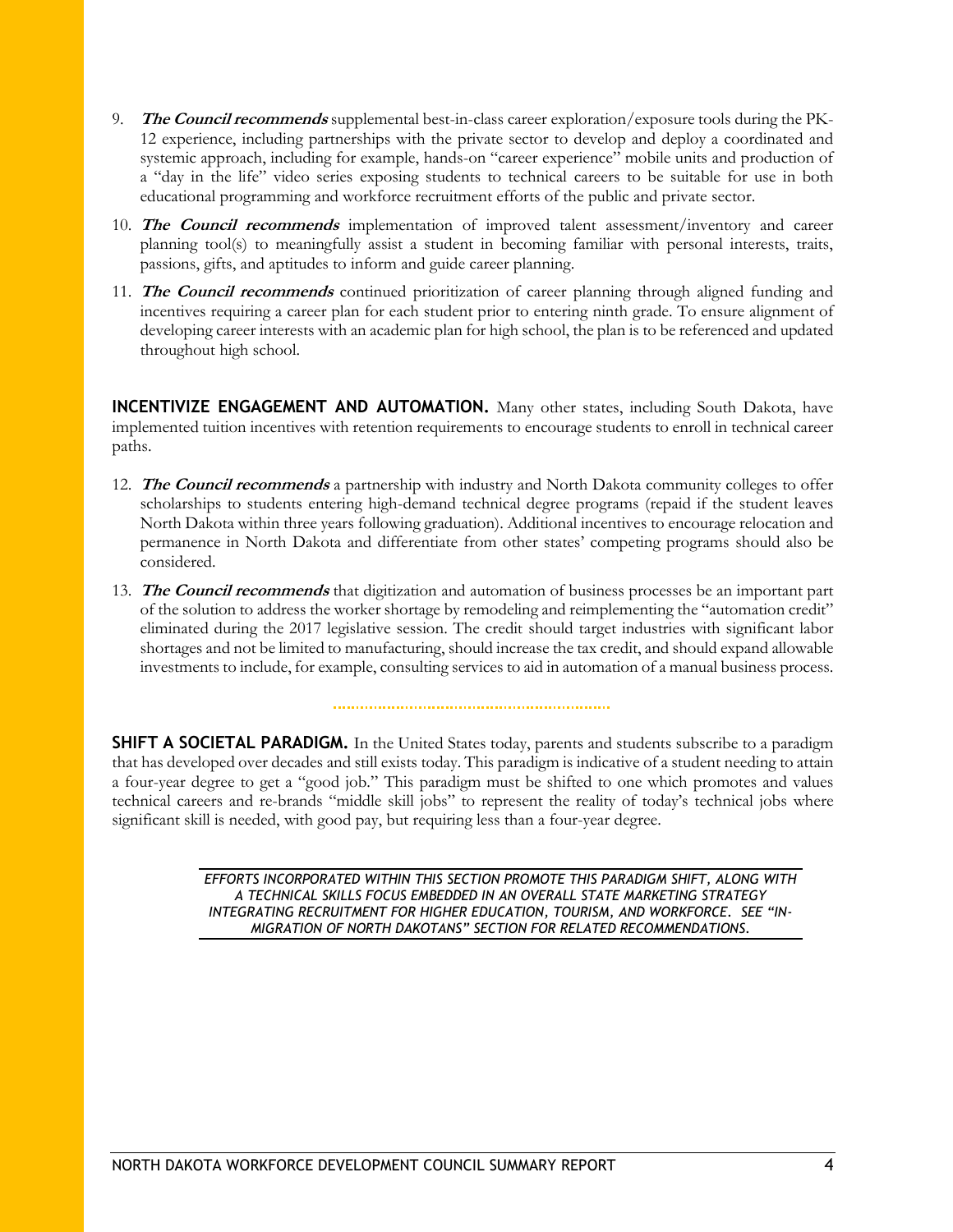#### **ENDORSEMENTS**

- **The Council endorses** funding for recommendations contained in the College Technical Education Council's plan *[CTEC Tactical Workforce Plan, Summer 2018]* relating to cyber security, artificial intelligence, expansion of RDN/ADN programs, delivery of dental assistant programming to western North Dakota, expansion of competency-based programming, expansion of certificate and apprenticeship offerings, and delivery of CDL training.
- **The Council endorses** the recently adopted recommendation by the Board of Higher Education to designate certain North Dakota colleges and universities as "polytechnic" and "dual mission" schools, supporting shifts in programming and educational delivery that align with the Council's findings.
- **The Council endorses** the efforts of the K20W Committee to promote a statewide culture of technology, integrate cyber skills into K-20 curriculum, and establish North Dakota as "the most connected state" where the population possesses significantly greater cyber sophistication than any other state.
- **The Council endorses** efforts to remove restrictions and requirements that favor the award of federal apprenticeship funding/incentives to more populous states/larger employers. **The Council further endorses** efforts to influence federal apprenticeship rule changes to streamline the registration process which is complex and time-consuming, thus discouraging and impractical, particularly to small employers.
- **The Council endorses** the PK-12 efforts to draft and implement computer science and cyber security standards.

*"There's a gap between the skills employers need from their workers, both now and in the future, and the skills Americans actually have. The equation is not pretty. Our current education system hasn't kept up with the rapidly changing skills needed as technology plays a larger role in jobs of all kinds."*

*- Fortune Magazine, October 19, 2016*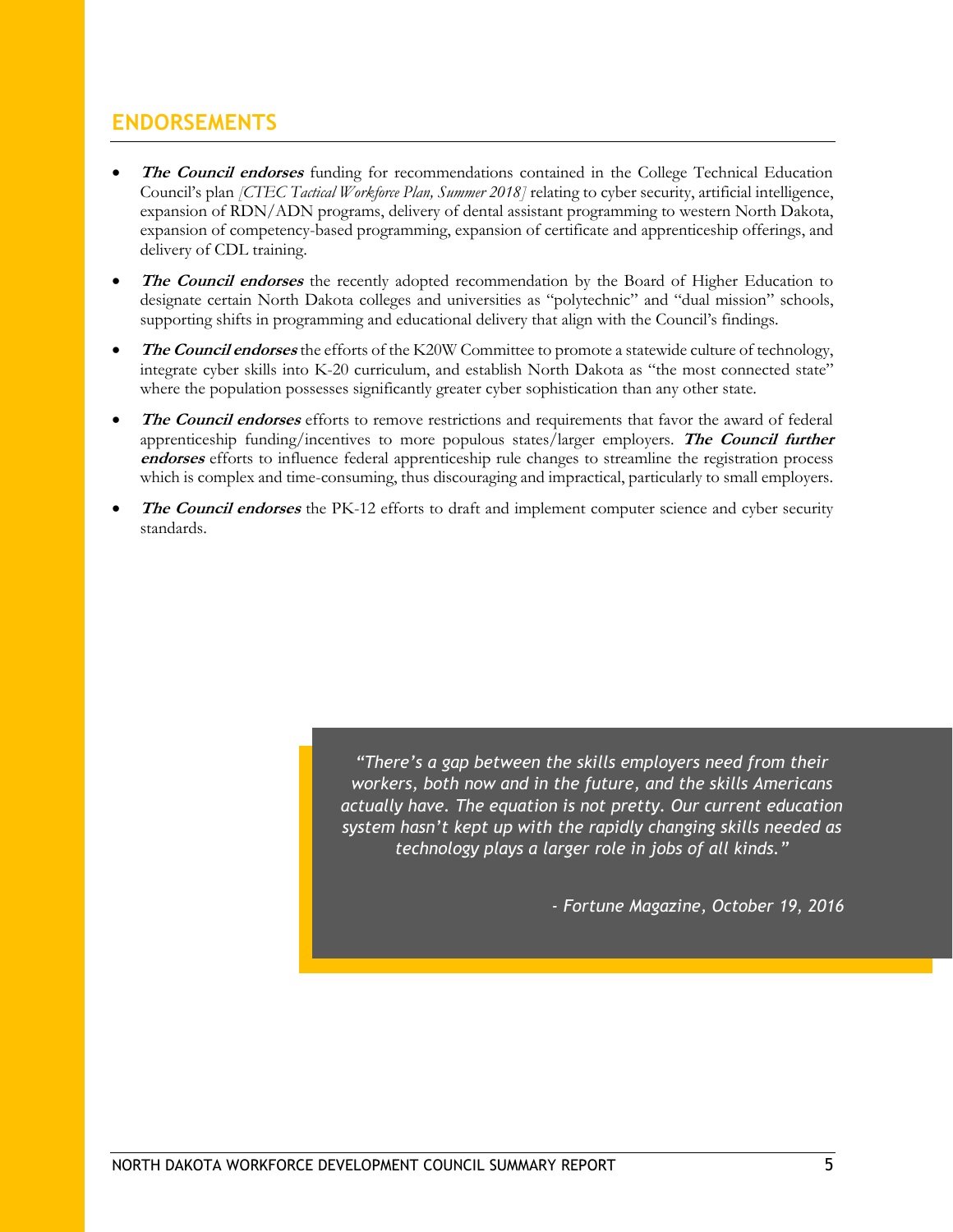## **2.NEED FOR YOUTH ENGAGEMENT & EARLIER AND MORE DIVERSE CAREER EXPLORATION**

Today, early exposure to career options for students (and their parents) is limited, with students and parents alike generally lacking awareness of available post-secondary degree pathways beyond the four-year degree. In addition to inadequate exposure to the wide array of career options available in North Dakota and the pathways to achieve them, youth in North Dakota do not have sufficient opportunity for work-based learning, which accelerates success in any career. Finally, there is great opportunity to engage youth in the success of their own communities while amplifying efforts to expose students to the wide array of career options in North Dakota.

#### **RECOMMENDATIONS**

**CAREER EXPOSURE/AWARENESS.** As already discussed in detail in the "Technical Skills Gap" section, North Dakota has an opportunity *and necessity* to become a leader in engaging youth earlier and creating a consistent and integrated approach to career exploration, accompanied by efficient, high-quality educational pathways to assist in educating youth in current and high demand jobs available in our state. Accomplishing this necessitates tighter alignment to North Dakota's educational systems (PK-12, CTE, NDUS) and other delivery systems such as the Center for Distance Education (CDE), and must be supported by leadership and investment from the private sector.

The recommendations included herein supplement the recommendations included in the "Technical Skills Gap" section of this report.

- 1. **The Council recommends** building on the current "choice ready" model by implementing specific career exposure courses and other active experiences beginning in middle school, built in partnership with private industry.
- 2. **The Council recommends** developing a systemic and consistent approach to incorporating student career planning discussions in parent/teacher conferences beginning in middle school.
- 3. **The Council recommends** adjusting the school funding to reinforce support for, and require evidence of, these important practices.



*"By exploring all career opportunities early, our youth and their parents can make educated choices that are focused, exciting, and monetarily rewarding. It is well worth the effort!"*

*Don Shilling, Chairman, General Equipment & Supplies, Inc. Executive Committee Member, ND Workforce Development Council*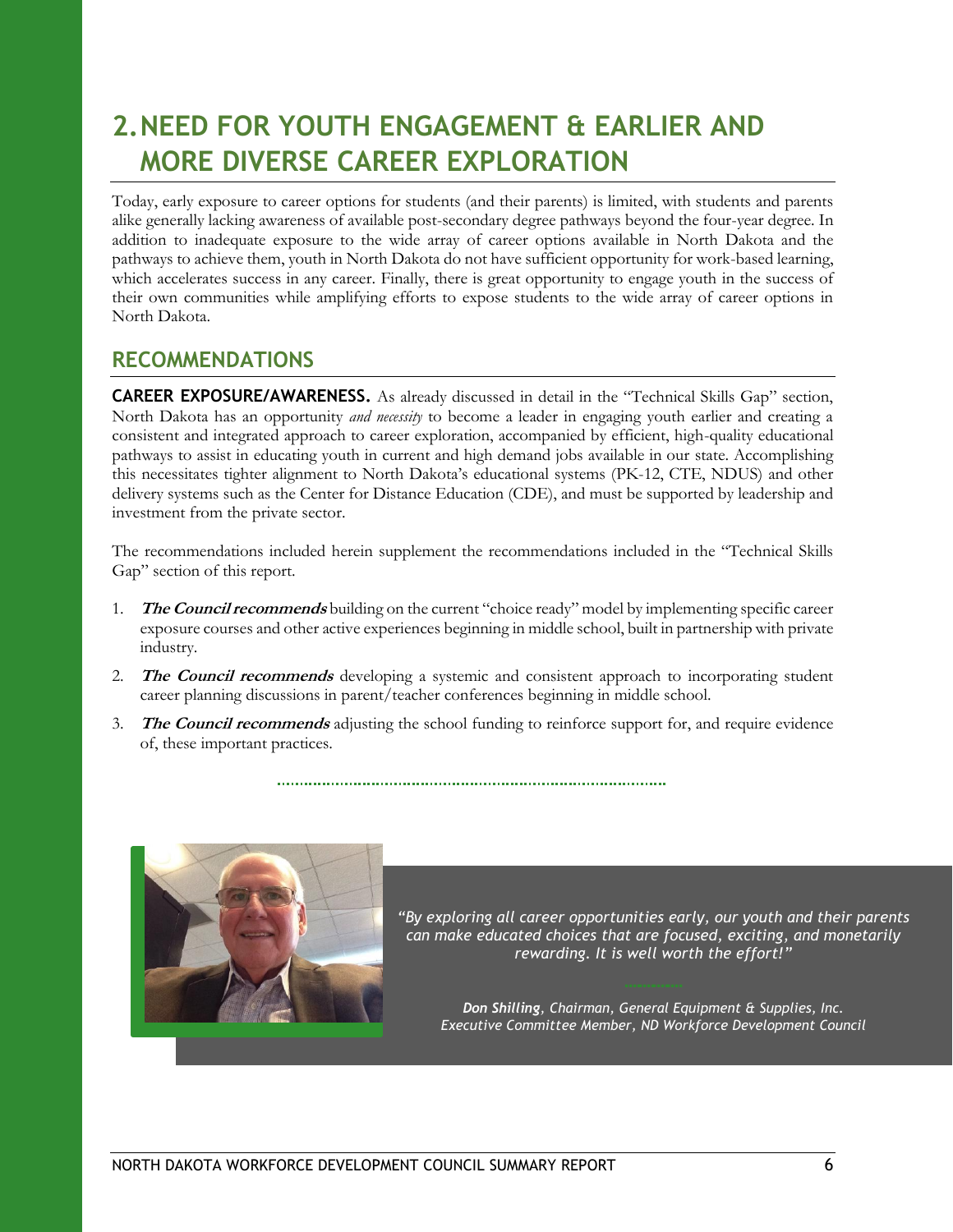**WORK-BASED LEARNING.** Work-based learning experiences, such as job-shadowing, internships, co-ops, apprenticeships, and volunteer service provide mutual benefit to employers and student-employees. Studentemployees gain valuable real-life exposure and experience to a career, in addition to, school credit and/or pay. Employers benefit through the contributions made by the student-employee and the opportunity to influence future career choices. Connection to real work experience as a student also addresses concerns raised by North Dakota employers in the 2018 North Dakota Workforce Survey, including employees lacking the basic workreadiness skills that could be acquired through these work-based learning programs.

4. The Council recommends the Workforce Development Council work collaboratively with North Dakota's major business and labor organizations (Greater North Dakota Chamber of Commerce, North Dakota Petroleum Council, General Contractors and Manufacturer's associations, local chambers of commerce, etc.), the K-12 system and NDUS to increase work-based learning opportunities, and the K-12 system and NDUS collaborate to develop consistent, corresponding structures to award credit toward graduation for these experiences. [*See Washington County, Ohio's* "[Building Bridges to Careers](http://buildingbridgestocareers.org/)" *program as a model]*.

> *SEE ALSO THE "TECHNICAL SKILLS GAP" SECTION IN THIS REPORT FOR A DESCRIPTION OF THE PROPOSED "MAIN STREET INTERNSHIP"*

**YOUTH ENGAGEMENT.** It has been shown that empowering youth by creating the opportunity to participate in the community benefits development as leaders, and specifically, contributes to better problemsolving and decision-making skills when compared to those youth who are not engaged. Similarly, it has been reported that youth who have been empowered by the community are likely to be future community leaders. The development of such vital skills (e.g. problem solving and decision-making) at a young age will serve the youth well in a variety of life endeavors, with an additional and important advantage—exposing youth to the many opportunities available in their own communities may well encourage youth to remain in those communities.

Encouraging youth engagement in the labor force also responds to a concern raised by North Dakota employers in the 2018 North Dakota Workforce Survey, that is, the absence of work ethic, dependability, and problem-solving skills—all of which would be enhanced through earlier work experiences. Further, employers and industry groups have consistently emphasized a need for educational programs to include work-based learning experiences at an earlier age. Though this need has been emphasized, almost one-third of hiring managers are not targeting youth at all. 7

5. **The Council recommends** creating a new "Youth Innovation Micro-Grant" to encourage youth community engagement and acknowledge the creativity and potential of our younger generations. Through this grant, youth can apply for matching funding for a project to improve their local community in a manner aligned with the Main Street Initiative.

*SEE ALSO THE "TECHNICAL SKILLS GAP" SECTION IN THIS REPORT*

 $\overline{a}$ 

<sup>7</sup> 2018 North Dakota Workforce Survey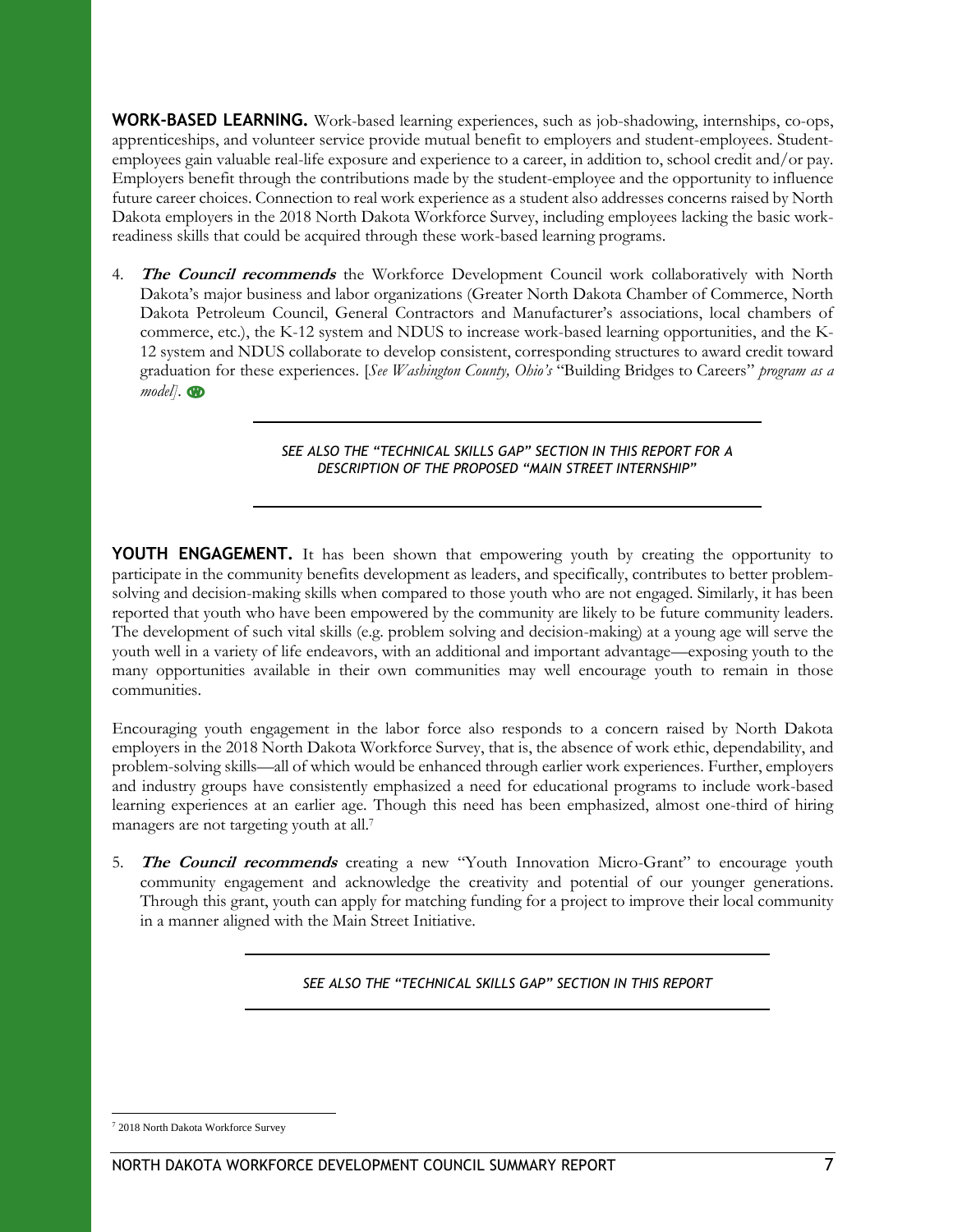### **ENDORSEMENTS**

- **The Council endorses** the PK-12 Education Strategic Framework "Career Exploration" theme with importance placed on partnership with private sector to create relevant, diverse, systemic, and scalable career exposure opportunities starting in elementary school and continuing through middle school. *[See specific recommendations as previously stated].*
- **The Council endorses** the NDUS Attainment Goal of 65% of adult-age workers attaining affordable college degrees, industry certificates or other credentials, *to the extent* the goal is specifically connected to credentials of value to North Dakota employers.



"*It is imperative for every industry to stay relevant in a world where the pace of change is continually increasing every year. To keep up with accelerating change and ensure our employees meet the demands of the future, education is a key for every organization's success. Building individual and organizational capacity to compete and win in a complex and competitive business environment is critical. In North Dakota, a focus on education is instrumental in building tomorrow's workers, today."*

> *Arnie Strebe, President, Starion Bank Vice Chairman and Executive Committee Member, ND Workforce Development Council*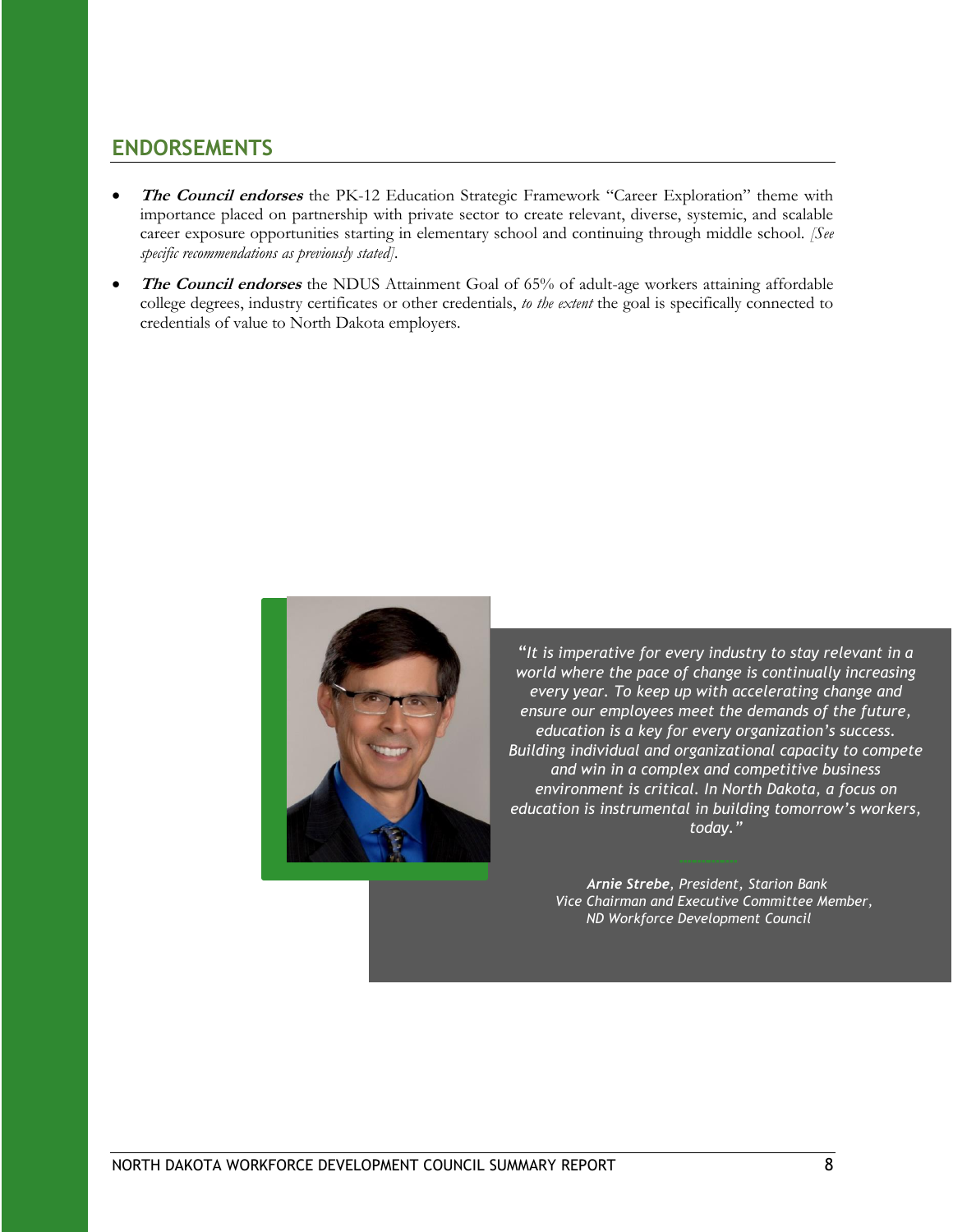### **3. NURSING AND HEALTHCARE TECHNICIAN SHORTAGE**

A shortage of nurses compared to demand has existed to some extent for twenty-five years, and yet today's shortage is uniquely serious. The retirement of baby boomers, the aging population, and the associated increase in healthcare needs of our nation's largest generation has intensified the issue, leading to the need for more nurses and supporting healthcare workers across the state. The rural North Dakota landscape makes this shortage particularly acute due to the limited program capacity and distance. In fact, 35% of all North Dakotans live in a primary health-care professional shortage area with nineteen counties having critical numbers of RNs/APRN's in 2016.<sup>8</sup>

According to the 2015-16 Annual Report from the North Dakota Board of Nursing (NDBON), the number of registered nurses in North Dakota has increased 13% over the past five years. Despite this, there remains a significant gap between the number of nurses licensed in North Dakota and the statewide need for a highly skilled nursing workforce as nursing jobs are expected to continue to grow through 2026.<sup>9</sup>

*The unprecedented nursing shortage is a multi-faceted issue having a cascading effect on North Dakota's workforce, communities, and the economy.* 

In recognition of this shortage, soon after being sworn into office, Governor Doug Burgum convened a taskforce comprised of a diverse group of stakeholders to examine the issue, identify causes, possible solutions, and to make recommendations. Through research, analysis, stakeholder meetings and input, the taskforce addressed this complex, but not insurmountable, issue through identification of goals based on a deep understanding of North Dakota's nursing needs.

#### **RECOMMENDATIONS**

**MAXIMIZE ENTRY INTO NURSING EDUCATIONAL PROGRAMS.** Throughout our university systems, some programs receive more applications than seats available; however, those turned away due to program capacity are not redirected to another nursing program at another university. This issue is aggravated by nonstandardized application deadlines resulting in missed opportunities to maximize program space at other educational facilities. Adding to the diminishment of qualified candidates for these nursing programs is the confusion surrounding pre-nursing curriculum which is not standard across all programs. This results in applicants being unprepared for the program of their choice and possible delays in acceptance to a program.

**The Council recommends** implementing standardized application processes and systems through the development of one shared application allowing a student to apply for multiple programs at once (like that utilized by other high-demand NDUS programs) so program capacity is maximized, processes for the university and applicant are streamlined, and there is assurance the applicant receives consideration from multiple programs.

**EXPAND PROGRAM CAPACITY.** North Dakota has an insufficient number of qualified nurses to serve as clinical instructors creating a barrier to maintaining and/or expanding program capacity. The Higher Learning Commission establishes the requirements for higher education to receive accreditation on a regional and national level. Nursing faculty positions require a Master's or doctorate-level degree. There is little incentive for nurses to serve in these positions as nurse faculty in North Dakota are not paid significantly more than

<sup>8</sup> <https://www.ndcenterfornursing.org/wp-content/uploads/2018/03/Governors-Nursing-Shortage-Task-Force-Slide-Deck-Revised-March-2018.pptx> and <https://ruralhealth.und.edu/assets/287-2817/nd-hpsa.pdf>

<sup>9</sup> <https://www.ndcenterfornursing.org/wp-content/uploads/2018/09/FInal-Nurse-Supply-and-Demand-Projections-2018-Technical-Document.pdf>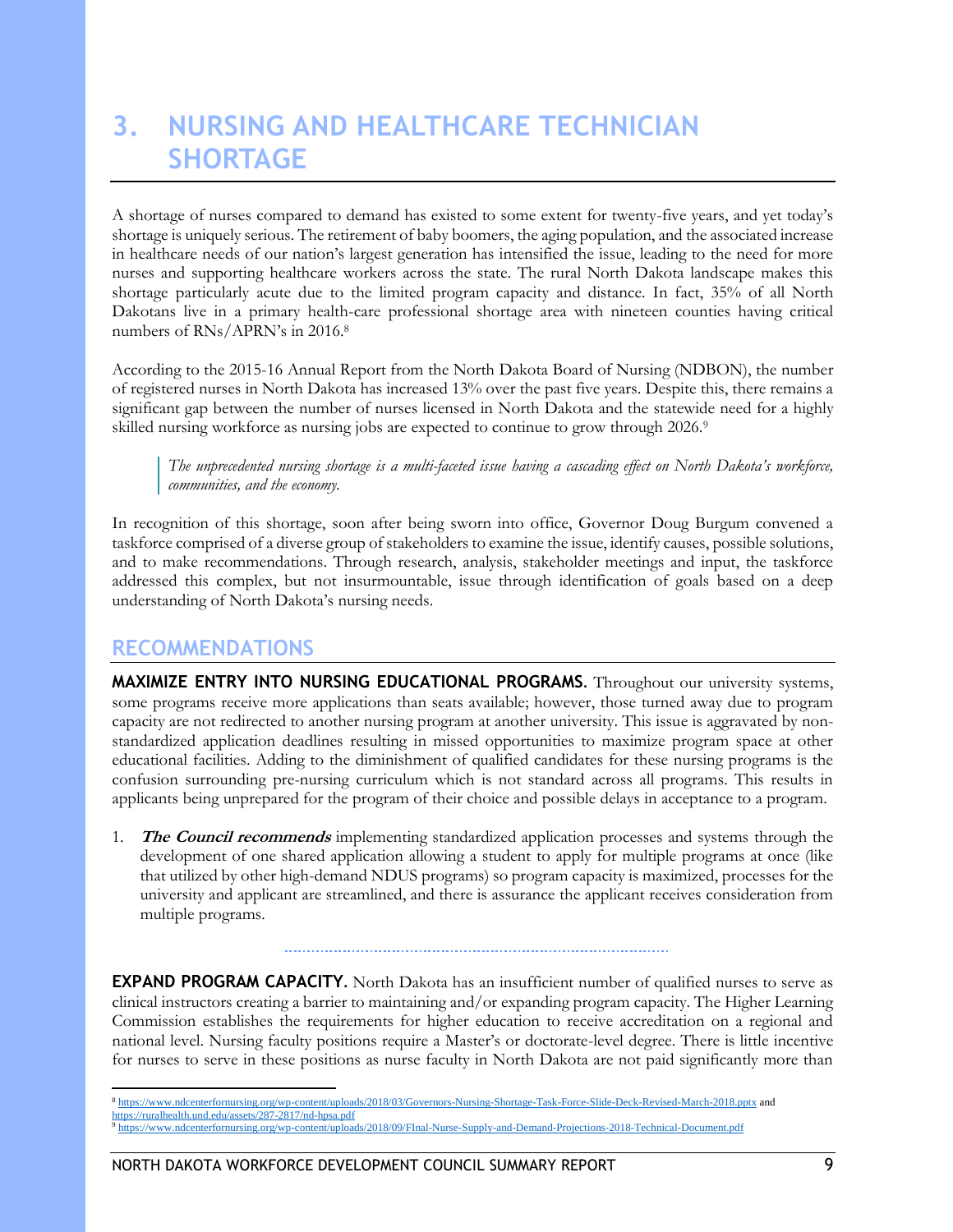entry-level RN's and according to studies, work longer hours than an RN providing patient care. This challenge is exacerbated by the student loan debt that often accompanies advancement in education.

In addition to the faculty shortage, there is also a shortage of rural program sites. Data suggests nursing students tend to work near where they attend school. Although nursing programs are located throughout the state, newer models have found that smaller rural cohorts and non-traditional delivery systems located within health care facilities are effective in recruiting students who would not otherwise enroll and have higher completion and retention rates than other programs. These successful delivery systems include on-site learning labs in almost every aspect of the curriculum and create additional benefits through dual-roles enhancing student instruction.

- 2. **The Council recommends** developing a Rural Nursing Program (RNP) Grant by expanding the capacity of the rural cohort model whereby the educational program and healthcare facility jointly apply with the healthcare facility contributing a matching investment of cash or in-kind contribution (staff or facilities).
- 3. **The Council recommends** the RNP grant fund be used to fund the development of an online Associates Degree in Nursing (ADN) program as currently there are no online ADN programs offered in the state *or nationally*. The competitive nature of the grant, managed by the North Dakota Center for Nursing, will encourage cost effective start-up to ensure sufficient subject matter expertise and objectivity.
- 4. **The Council recommends** developing nurse faculty tuition support programs contingent upon retention to actively motivate nurses to attain the education required to serve as faculty. The grant is designed to support an additional fulltime and part-time faculty, as well as additional preceptors. The tuition support retention agreement requires commitment for a reasonable period of time, or whole/partial repayment of tuition.



#### **WHY WE MUST SOLVE THE HEALTHCARE WORKER SHORTAGE IN NORTH DAKOTA**

*"We are already experiencing challenges with our workforce so solving the healthcare shortage is imperative. I believe we can find strategy in asking the right questions about what it means to be a healthy North Dakotan, what it will take for us to address our health needs now and in the future, and how health care affects the North Dakota story."*

┈

*Janelle Klinke, Executive Vice President of Human Resources, Eventide Senior Living Communities Member, ND Workforce Development Council*

**RETAIN NURSING GRADUATES AND PROFESSIONALS.** Recent studies indicate that by the time a nurse reaches the five-to-seven-year post-graduation mark, the average retention rate in the state is less than 50%.<sup>10</sup> Other states have addressed the nursing shortage by offering higher salaries and educational loan repayment programs, placing them in direct competition with North Dakota.

<sup>&</sup>lt;sup>10</sup> <https://www.ndcenterfornursing.org/wp-content/uploads/2018/03/Governors-Nursing-Shortage-Task-Force-Slide-Deck-Revised-March-2018.pptx>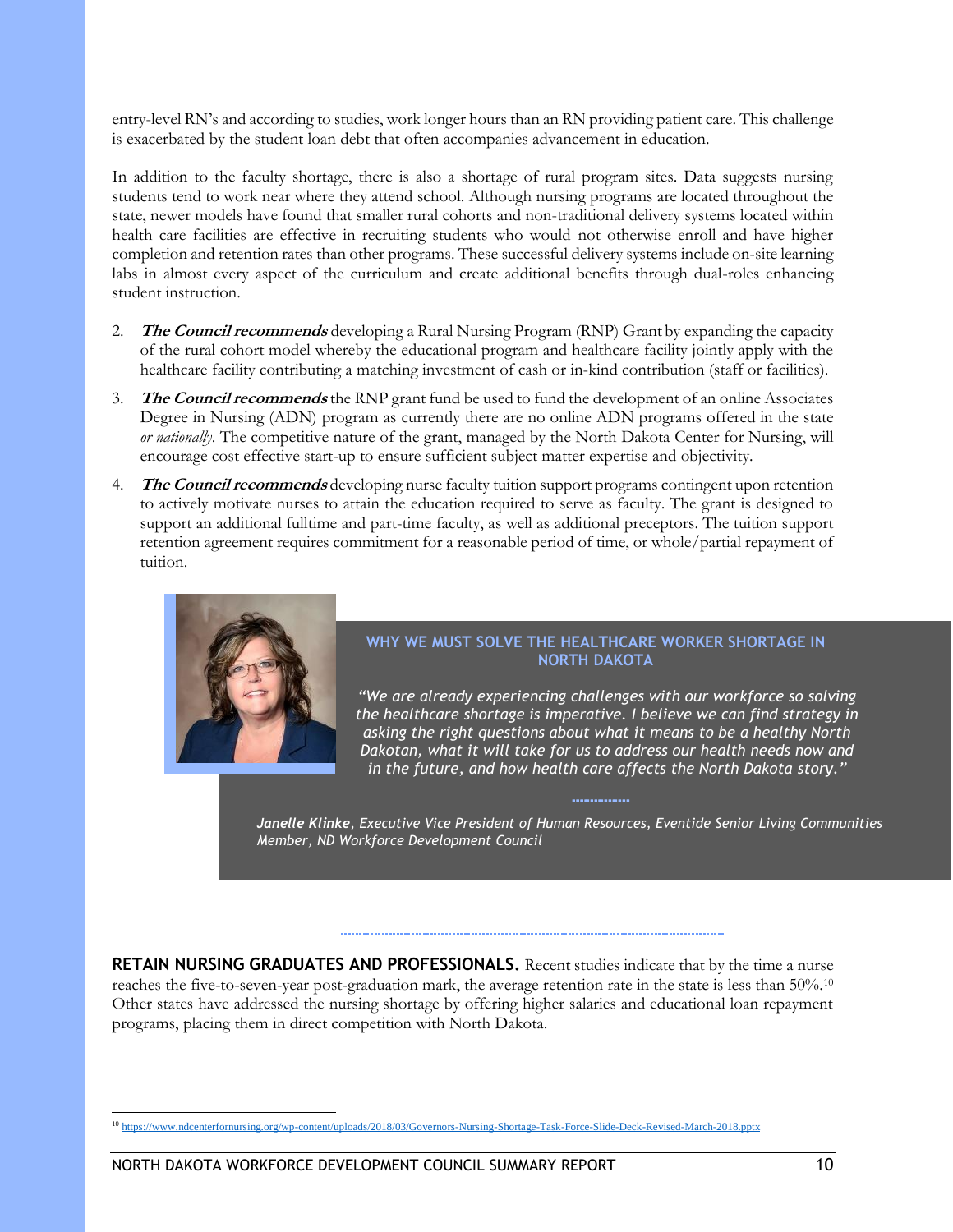For the past five years in North Dakota, RN salaries have been below the national average while LPN salaries have been below the national average for six years.<sup>11</sup> Nationwide, North Dakota faculty salaries are 13% below the average, substantially lower than the midwestern averages for the same positions, are similar to entry-level RN salaries despite the required years of experience and additional education required, and are considerably below the average Nurse Practitioner salary, which is a more comparable position. This challenge is amplified by the student loan debt that often accompanies advancement in education.<sup>12</sup>

- **The Council recommends**, similar to other high-demand/low-supply faculty positions, evaluating compensation to ensure market competitiveness.
- 6. **The Council recommends** developing a nurse loan repayment program for a specified number of APRN, RN, and LPN applicants per year with repayment eligibility available after three years of licensure, and contingent upon an employer match and service retention requirements.

#### **ENDORSEMENTS**

- **The Council endorses** the efforts of the College and University Nursing Education Administrators (CUNEA) and the North Dakota Center for Nursing in:
	- The development and distribution of a nursing career pathway map to reach a broader audience including high school students entertaining the profession, as well as, current nursing professionals
	- Their ongoing efforts to study completion (attrition and graduation) rates for nursing programs to ensure capacity optimization
- **The Council endorses** the North Dakota Board of Nursing in:
	- Their efforts in monitoring out-of-state utilization of North Dakota clinical sites
	- The development of a comparison chart for nurse licensing requirements, along with clinical contact hours by state, to support the recruitment efforts of nursing professionals into the state
- **The Council endorses** the North Dakota Center for Nursing in:
	- Their efforts to develop a best-practices framework for organizations to assess workplace cultures to include conducting studies to determine why nurses are leaving the state and employers;
	- Their continual efforts to study and measure the impact of North Dakota high school graduate acceptance into nursing programs, as well as the impact health science classes have on potential nursing students; and
	- Their efforts in conducting studies on populations with barriers to education and employment in the nursing profession
- **The Council endorses** the current partnerships existing between healthcare facilities and education institutions deploying a "dual-role" practitioner/faculty model, as well as, CUNEA and the North Dakota Hospital Association (NDONE) efforts in the development of creating a best practices model for this purpose.

<sup>11</sup> <https://www.ndcenterfornursing.org/wp-content/uploads/2018/03/Governors-Nursing-Shortage-Task-Force-Slide-Deck-Revised-March-2018.pptx> <sup>12</sup> <https://www.ndcenterfornursing.org/wp-content/uploads/2018/03/Governors-Nursing-Shortage-Task-Force-Slide-Deck-Revised-March-2018.pptx>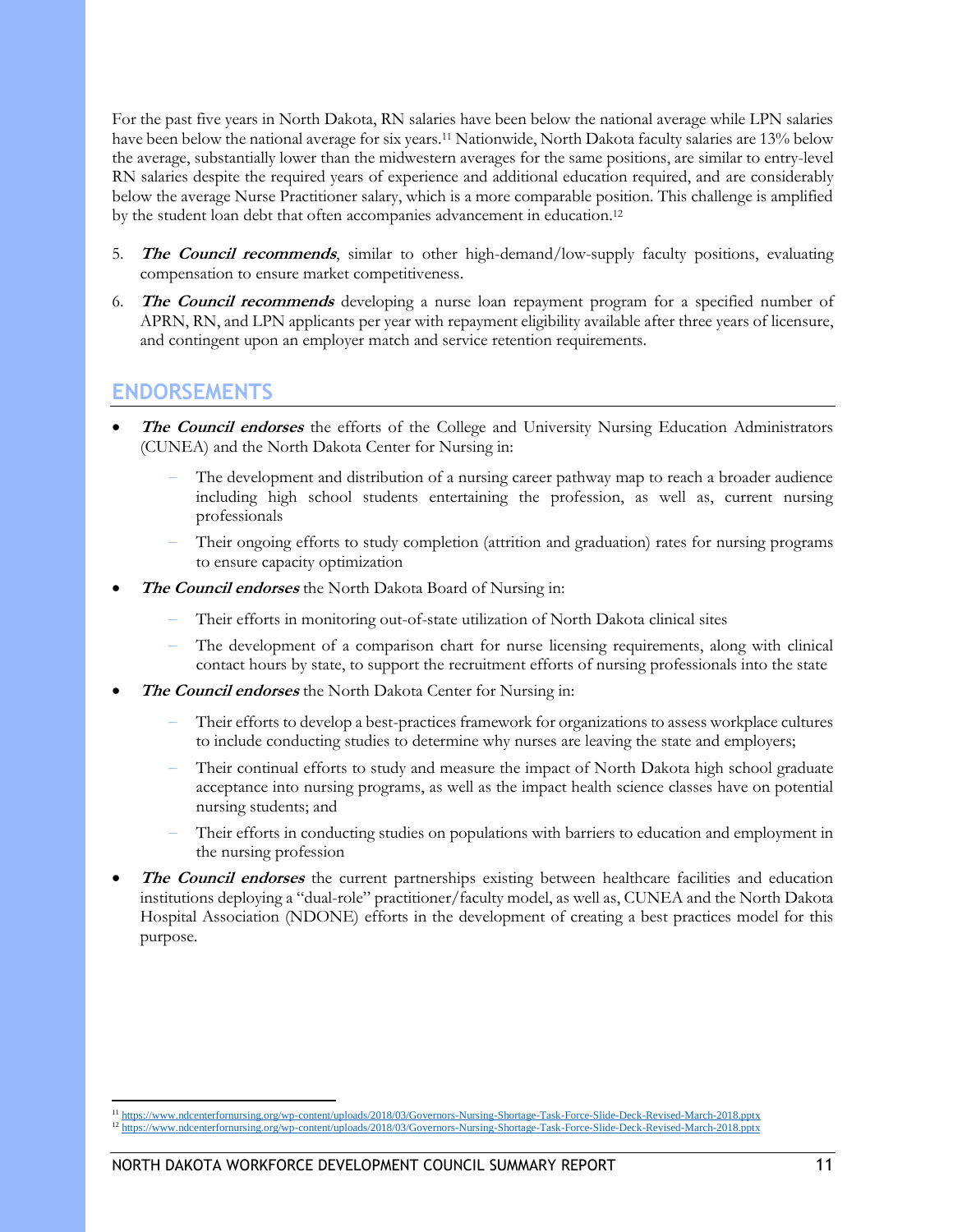## **4. SUPPORT FOR POPULATIONS WITH BARRIERS TO EMPLOYMENT**

With the highest labor market participation rate in the nation, North Dakota hiring managers participating in the 2018 North Dakota Workforce Survey indicate company growth is limited by the inability to hire and/or retain qualified staff, and yet, there are populations of North Dakotans who want and need to work, but experience barriers to entering the workforce. Specifically, the Council examined three broad groups of individuals who experience barriers to employment:

| <b>EX-OFFENDERS</b><br>OR "RETURNING<br><b>CITIZENS"</b>                                    | Approximately 130 citizens leave incarceration every month in North Dakota. <sup>13</sup> The<br>cost of incarceration, along with factors limiting employment, provide compelling<br>reasons to assist this population with entering the workforce.<br>The results of prison-to-work programs are stunning including a study of programs<br>-<br>in six cities in the U.S. where recidivism ranged from about 31% to 70% with the<br>rates for those placed in jobs shortly after their release ranging from 3.3% to 8%. <sup>14</sup> |
|---------------------------------------------------------------------------------------------|-----------------------------------------------------------------------------------------------------------------------------------------------------------------------------------------------------------------------------------------------------------------------------------------------------------------------------------------------------------------------------------------------------------------------------------------------------------------------------------------------------------------------------------------|
|                                                                                             | Study after study confirms employment is a key factor to reducing recidivism by<br>stabilizing a person's life after release from prison. Receiving a paycheck allows basic<br>needs, such as housing, food, and other necessities to be met so they are able to<br>engage in routine activity and meaningful work to become responsible citizens and<br>avoid the negative behavior patterns leading to recidivism.                                                                                                                    |
| <b>USERS OF THE</b><br>STATE'S<br><b>COMPLEX STATE</b><br><b>WORKFORCE</b><br><b>SYSTEM</b> | The "state workforce system" includes state agencies, divisions, and departments that<br>are funded by the Workforce Innovation and Opportunity Act of 2014 (WIOA)<br>through the U.S. Department of Labor, but federal funding levels have steadily<br>decreased for years.                                                                                                                                                                                                                                                            |
|                                                                                             | In North Dakota, WIOA programs are located disparately across three state agencies<br>(Job Service North Dakota, Department of Public Instruction/Division of Adult<br>Education, and Department of Human Services/Division of Vocational<br>Rehabilitation). While these three agencies have specific missions, they are united by<br>their goal to remove barriers to connect citizens to employment, yet have no formal<br>mechanism for leadership or resource alignment.                                                           |
| <b>CITIZENS</b><br><b>WITHOUT A</b><br><b>HIGH SCHOOL</b><br><b>DIPLOMA</b>                 | According to a recent study by Georgetown University, <sup>15</sup> jobs and economic<br>opportunities have significantly diminished for a person who lacks a high school<br>degree, both in North Dakota and nationally. In contrast, those with a high school<br>diploma and some additional training have access to significantly better employment<br>opportunities.                                                                                                                                                                |
|                                                                                             | North Dakota's Division of Adult Education offers a path to a Graduate Equivalency<br>-<br>Degree (GED) for youth and adults who have not successfully completed a<br>traditional High School Diploma; However, a recent reduction in both state and<br>federal funding in the most recent legislative session <sup>16</sup> has resulted in program<br>capacity to include a waiting list.                                                                                                                                             |

<sup>&</sup>lt;sup>13</sup> This number does not include the hundreds of citizens leaving county jails after three or more weeks of incarceration

 $\overline{a}$ 

<sup>14</sup>https://www.realclearpolitics.com/articles/2015/06/11/immediate\_access\_to\_employment\_reduces\_recidivism\_126939.html

<sup>15</sup> <https://goodjobsdata.org/wp-content/uploads/Good-Jobs-States.pdf> <sup>16</sup> Funding was reduced from approximately \$20M Fed/\$5.5M state in 2015-17 biennium to \$10.3M Fed/\$2.8M state in the 2017-19 biennium.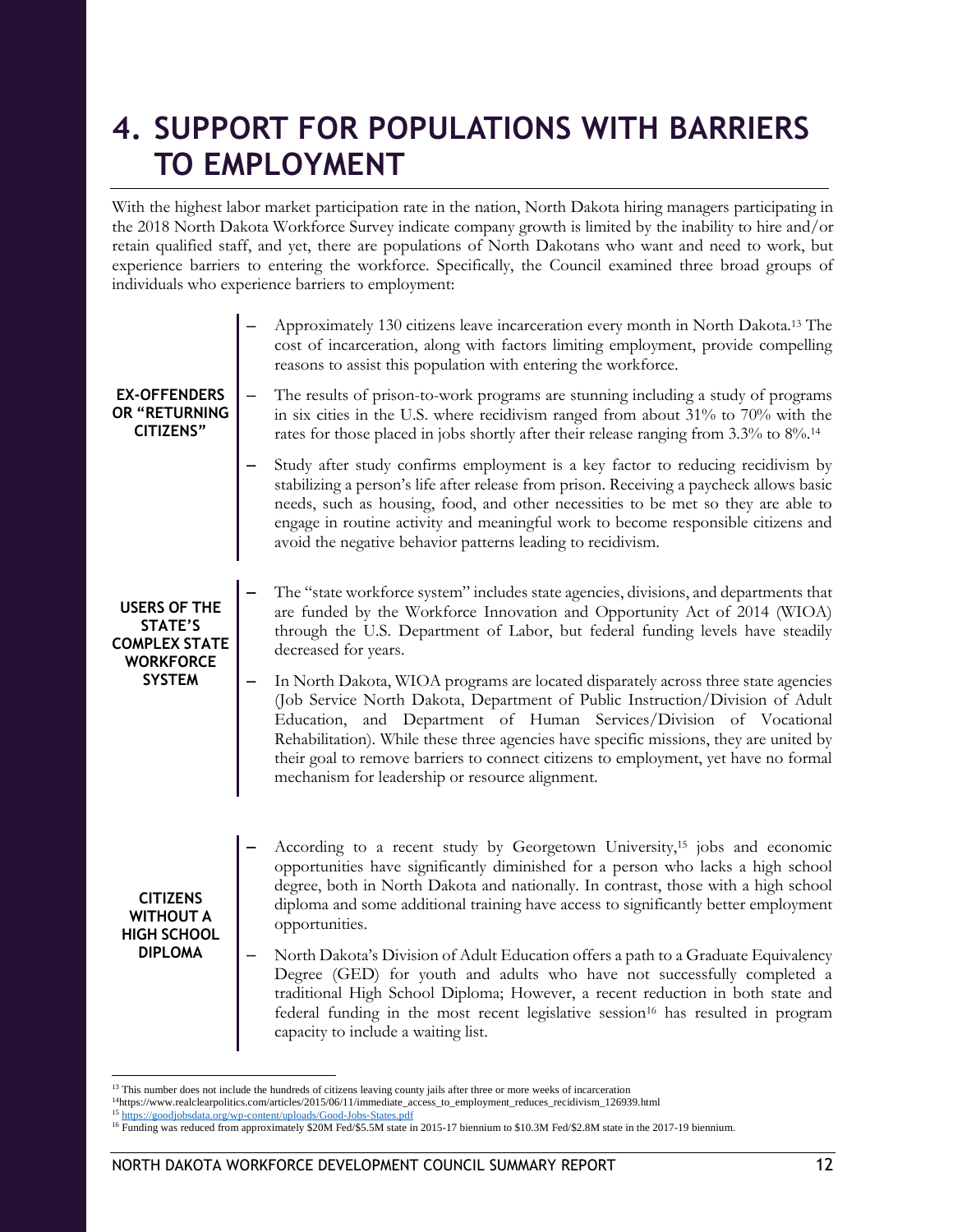#### **RECOMMENDATIONS**

**REMOVAL OF BARRIERS FOR RETURNING CITIZENS.** Many barriers stand in the way of successful employment for returning citizens including the lack of sufficient training opportunities prior to release. Following release, these citizens have a criminal history causing employers to overlook the potential worker without discernment for the age of, or nature of, the conviction. Potential employment is also impeded by occupational license restrictions precluding those with convictions from attaining a license for certain professions. With a fractional investment in skill training, job placement and support, the cost of incarceration could be reduced while mitigating other less direct, but no less significant, costs to society.



*"The workforce shortage may be good news for the fight against recidivism."*

> ┈ *Leann Bertsch, Director, North Dakota Department of Corrections*

- 1. **The Council recommends** the development and implementation of a pilot re-entry training and support program called "GrAC" (pronounced "Grayce") or "Grant Another Chance." Through partnerships with private industry, incarcerated individuals are assisted with gaining work experience and job skills prerelease within the Department of Corrections and Rehabilitation (DOCR) facility and post-release through additional support. GrAC recognizes the complexity of post-release success, including issues of addiction, mental health, and the lack of skills to find adequate housing and gain and keep employment. Through a diligent screening process to identify incarcerated individuals most likely to succeed, program participants will receive services to include:
	- a. Skill & credential attainment during incarceration;
	- b. Employment coaching 60-90 days prior to scheduled release focusing on skills assessment, resume drafting, job searching, and interviewing;
	- c. Follow up coaching at regular intervals post-release to ensure ongoing employment success; and
	- d. Guided coaching to navigate attainment of other available support services to enable success post-release

Employers are involved throughout the pre-and post-release process, including an explanation of available support programs and incentives (e.g. WOTC).

2. **The Council recommends** expanding the capacity of Roughrider Industries, Inc. (RRI) through market expansion, leveraging the workforce, and through direct sales of goods to state employees. RRI trains and employs incarcerated individuals, teaching marketable skills including, but not limited to, metals and furniture manufacturing, sewing, and upholstery. RRI produces quality goods and services but is limited by state statute in how it interacts with the marketplace, including the requirement that RRI may only sell directly to governmental agencies and certain non-profit organizations. The ability for RRI to train and employ additional individuals is limited by the training and equipment that can be made available prior to release and the product it is permitted to sell, as RRI is a self-sustaining business model. Examples of ways in which to expand capacity of RRI include: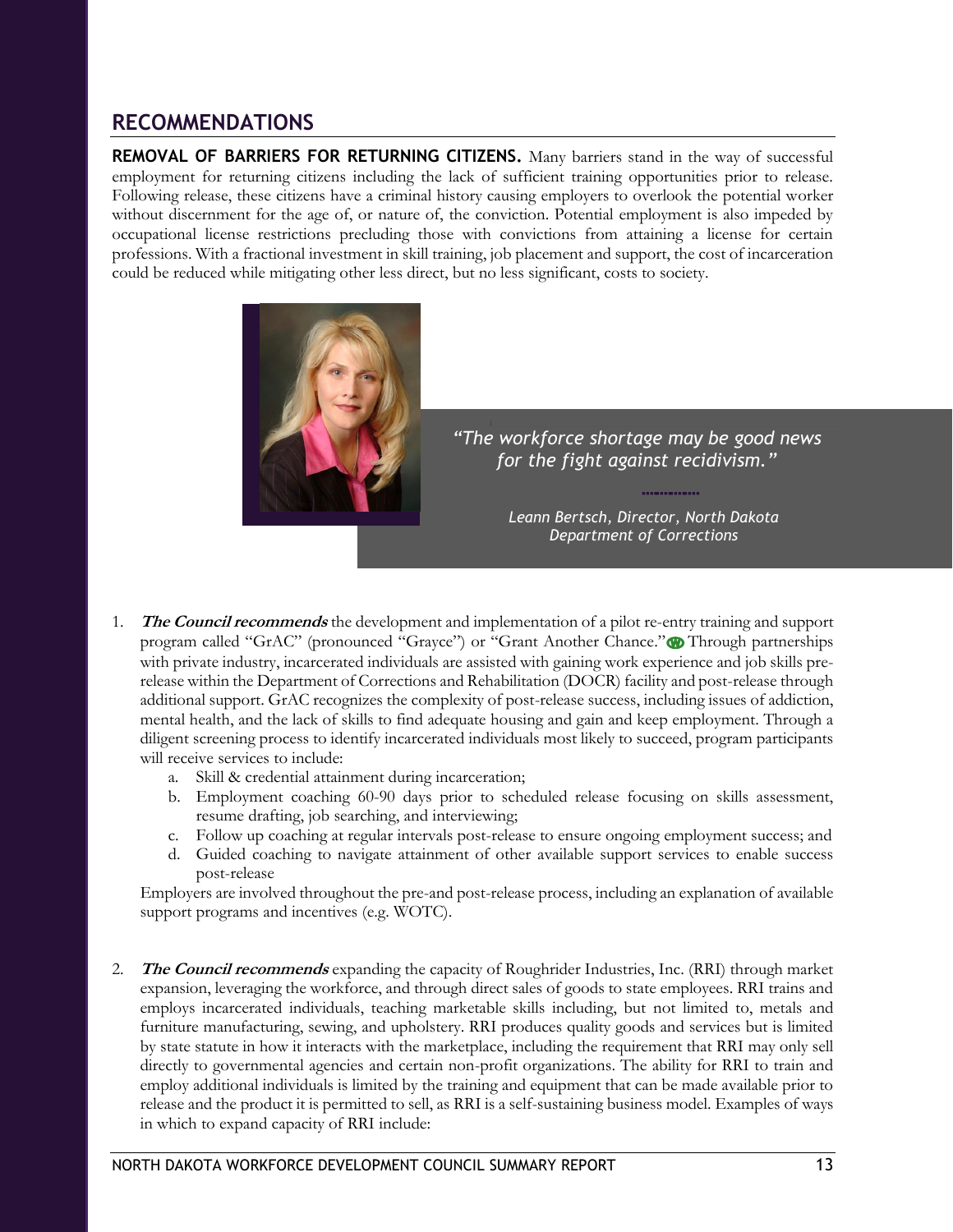- a. Expansion of available training programs available prior to release;
- b. Expansion of RRI's market to mirror thirty plus other states requiring the state to give preference to the correctional institution (CI) when purchasing goods;
- c. Leveraging RRI's workforce by permitting RRI to enter into production contracts with purchasers provided bids include market labor rates;<sup>17</sup> and
- d. Allowing sales of goods produced by RRI directly to state employees.
- 3. **The Council recommends** a change in the occupational licensing laws to model the Injustice for Justice model and, in relevant part, Arizona's licensing law18,19 preventing ex-offenders from being unnecessarily denied a license to practice a particular occupation.
	- $\rightarrow$  Since 2015, sixteen states have reformed their occupational licensing laws making it easier for exoffenders to find work in state-licensed fields.<sup>20</sup>
		- Seven states allow ex-offenders to petition a licensing board to determine if their record would be disqualifying, including prior to enrolling in training;
		- Four states generally prevent licensing boards from using vague "moral character" standards for denying licenses to ex-offenders;
		- Four states have instituted new requirements, requiring boards to report how many licenses are refused due to criminal convictions; and
		- Ten states generally bar boards from denying licenses unless the applicant's criminal record is directly related to the license sought.
- 4. **The Council recommends** a change to expungement laws<sup>21</sup> to model Minnesota's 2015 legislation,<sup>22</sup> which provides new authority for expunging both criminal and juvenile records, requires data mining companies to observe expungements, and protects employers and landlords hiring and renting to individuals with expunged records.
	- $\rightarrow$  From 2016-2017, twenty-three states broadened existing second chance laws or enacted entirely new ones to improve the chance for successful re-entry and reintegration for many thousands of Americans, including:
		- Restrictions on public access to records;
		- Limits on employer inquiries into a criminal history;
		- Record-sealing arrangements or relaxed eligibility requirements; and
		- Supplementation of existing sealing or expungement laws to make relief available at an earlier date.

 <sup>17</sup> As determined by the North Dakota Labor Commissioner

<sup>&</sup>lt;sup>18</sup> Known as th[e Right to Earn a Living Act,](http://goldwaterinstitute.org/en/work/topics/free-enterprise/regulations/sb1437-the-right-to-earn-a-living-act/) the legislation restricts Arizona's regulatory boards from issuing regulations which on their face or in their effect limit the entry into a profession or trade unless they can be shown necessary to the health and safety of Arizonans

<sup>&</sup>lt;sup>19</sup> See Model Legislation at <https://ij.org/activism/legislation/model-legislation/model-collateral-consequences-reduction-act/>

<sup>20</sup> Arizona, Connecticut, Delaware, Georgia, Illinois, Kansas, Kentucky, Massachusetts, Maryland, Nebraska, New Hampshire, Oklahoma, Tennessee's, Wisconsin, Wyoming

<sup>&</sup>lt;sup>21</sup> Minor felony conviction (less than one-year prison) may be reduced to a misdemeanor after service of sentence. N.D. Cent. Code §§ 12.1-32-02(9) No authority to expunge or seal conviction records. First offender marijuana possession may be sealed if not subsequently convicted within 2 years. N.D. Cent. Code 19-03.1-23(9).

<sup>&</sup>lt;sup>22</sup> The new law revamps Minnesota Statute 609A, which currently allows for the sealing of certain drug charges, juveniles who were prosecuted as adults, and criminal proceedings not resulting in convictions or guilty pleas (i.e., dismissals and acquittals). The new law will allow courts to seal records of those who have successfully completed diversion programs, as well as those who were convicted of petty misdemeanors, misdemeanors, gross misdemeanors, and certain low-level non-violent felonies. This expansion of the statutory remedy grants courts the authority to seal records held by executive branch agencies such as the Bureau of Criminal Apprehension (the primary source of criminal information for employment, professional licensure, and housing background checks), the Department of Human Services, and the police. This addresses a major gap that for the last several years has rendered the criminal expungement remedy illusory for the majority of petitioners.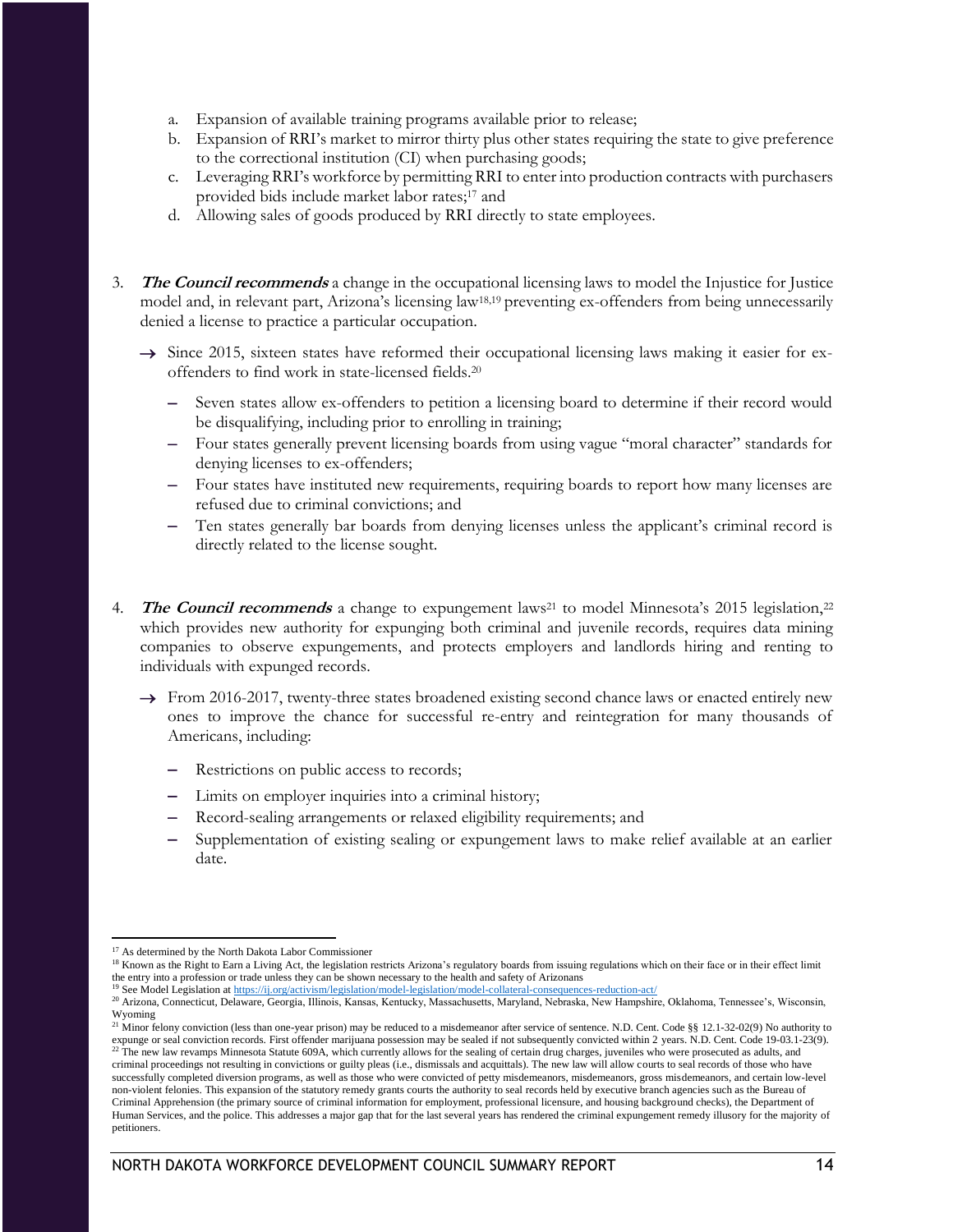5. **The Council recommends** that the NDUS technical colleges explore partnering with North Dakota's tribal colleges in the delivery of technical training at tribal college sites, including but not limited to utilization of online delivery systems to expand tribal college offerings.

**CITIZENS USING NORTH DAKOTA'S COMPLEX STATE WORKFORCE SYSTEM.** Along with providing services relating to the core mission of the state agencies utilizing the State Workforce System, each also provides (or should be providing) skill-building and job-finding services and support. Citizens may access services of all (and other) programs but there is no systemic collaboration across the agencies resulting in citizen interaction with each agency to be a separate "transaction" and not connected. Thus, there is replication of services and opportunity for efficiencies across the agencies.

- 6. **The Council recommends** continuation of the current plan to physically co-locate Job Service North Dakota and Vocational Rehabilitation services across North Dakota.
- 7. **The Council recommends** a study to determine the advantages of structurally aligning North Dakota's workforce system to create a true "one-stop center" model, to maximize resources and optimize results for North Dakota job seekers.
- 8. **The Council recommends** rebranding Job Service North Dakota to better reflect the mission and services provided.

**CITIZENS WITHOUT A HIGH SCHOOL DEGREE.** The GED is a gateway to better job opportunities through additional training and/or education. Expansion of Adult Education would permit more North Dakotans to attain a GED and create a pathway to better employment and further training.

- 9. **The Council recommends** an increase in Adult Education funding to increase service delivery capacity, contingent upon the expectation the Adult Education Division focus on:
	- a. Increasing the volume of GED attainment;
	- b. Developing and implementing a formal assessment and referral pathway from GED attainment to additional training and certification; and
	- c. Expanding English Language programming to assist English Language learners.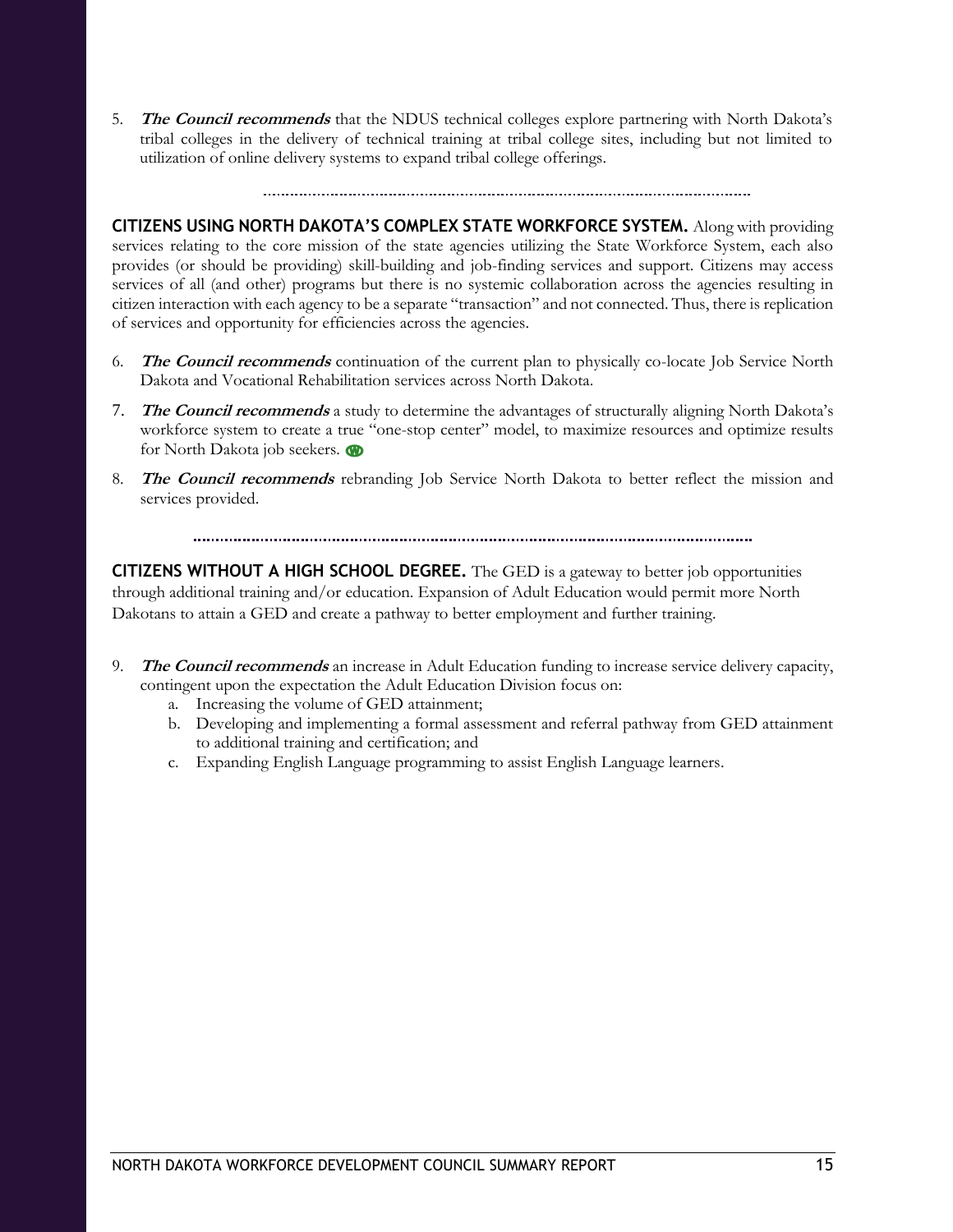### **5. NEED FOR NET IN-MIGRATION OF NORTH DAKOTANS**

In North Dakota, while our unemployment and labor market participation rates are positive markers, there are glaring indicators that our low unemployment has made it difficult for businesses to find the talent needed to operate and grow. In the recent workforce survey, more than half of hiring managers indicated company growth is limited by the inability to hire and/or retain qualified staff because it is not just a matter of pure math (comparing the number of job seekers to jobs). North Dakota businesses seek qualified candidates people with the skills, training, and talent necessary to perform specific jobs. In short, we need more qualified workers. While this need spans across all geographies and industries, North Dakota has specific and acute needs for those with technical skills and healthcare workers.

Our space and resources are vast, making North Dakota an attractive place to live and do business, which has gained national attention. In July of 2018, *[Axios](https://www.axios.com/in-north-dakota-millennials-can-get-the-most-bang-for-their-buck-796a70a6-b56c-4447-9733-c6adcc7087ba.html)* published an article announcing that "North Dakota Millennials are the Best Off Financially."<sup>23</sup> In its annual report, *[U.S. News and World Report](https://www.usnews.com/news/best-states/north-dakota)* named North Dakota the "4th Best State" as measured by things like access to healthcare, education, and overall economic health.<sup>24</sup> *[Travel and Leisure](https://www.travelandleisure.com/travel-news/best-state-quality-of-life)* followed by naming North Dakota first for "Quality of Life" drawing attention to our "social and natural environment."<sup>25</sup> North Dakota also received the attention of *[Newsweek](http://www.newsweek.com/north-dakota-young-adults-best-state-jobs-579027)*, naming our state the "Best for Young Adults" largely due to abundant job opportunities.<sup>26</sup> These are just a few of the many accolades of recent years that highlight what most of us already know about our great state.

In addition to launching a statewide marketing campaign and offering incentives as noted throughout this report, the Council identified two distinct opportunities to enhance awareness of North Dakota's vast opportunism and to make North Dakota more attractive to recruit and retain citizens:

| <b>MILITARY</b>                       | According to a 2017 Economic Impact Analysis, in 2017, military organizations<br>employed nearly 14,000 people in North Dakota and created another 3,800 jobs<br>indirectly. Total military impact in North Dakota was estimated to be about \$1.15B.                                                           |  |
|---------------------------------------|-----------------------------------------------------------------------------------------------------------------------------------------------------------------------------------------------------------------------------------------------------------------------------------------------------------------|--|
|                                       | Preserving the presence of our military bases and other operations is beneficial to<br>our state on many levels, including our ability to meet workforce needs as members<br>of our military possess unique skillsets to close the worker shortage gap.                                                         |  |
| <b>LICENSED</b><br><b>OCCUPATIONS</b> | Occupational licensure is a form of government regulation requiring a worker to<br>hold a credential to practice or operate in a certain occupation. To receive an<br>occupational license, applicants are often required to meet specific criteria in the<br>form of education or training, fees, and testing. |  |
|                                       | State licensing boards are generally granted the authority to establish these<br>requirements and are the final arbiter of market entry for a licensed occupation.<br>Licensing regulations can create unique barriers and challenges to entering the labor<br>market or moving across state lines.             |  |

 <sup>23</sup> <https://www.axios.com/in-north-dakota-millennials-can-get-the-most-bang-for-their-buck-796a70a6-b56c-4447-9733-c6adcc7087ba.html>

<sup>24</sup> <https://www.usnews.com/news/best-states/north-dakota>

<sup>25</sup> <https://www.travelandleisure.com/travel-news/best-state-quality-of-life>

<sup>26</sup> <https://www.newsweek.com/north-dakota-young-adults-best-state-jobs-579027>

NORTH DAKOTA WORKFORCE DEVELOPMENT COUNCIL SUMMARY REPORT THE STATE RESEALS TO A 16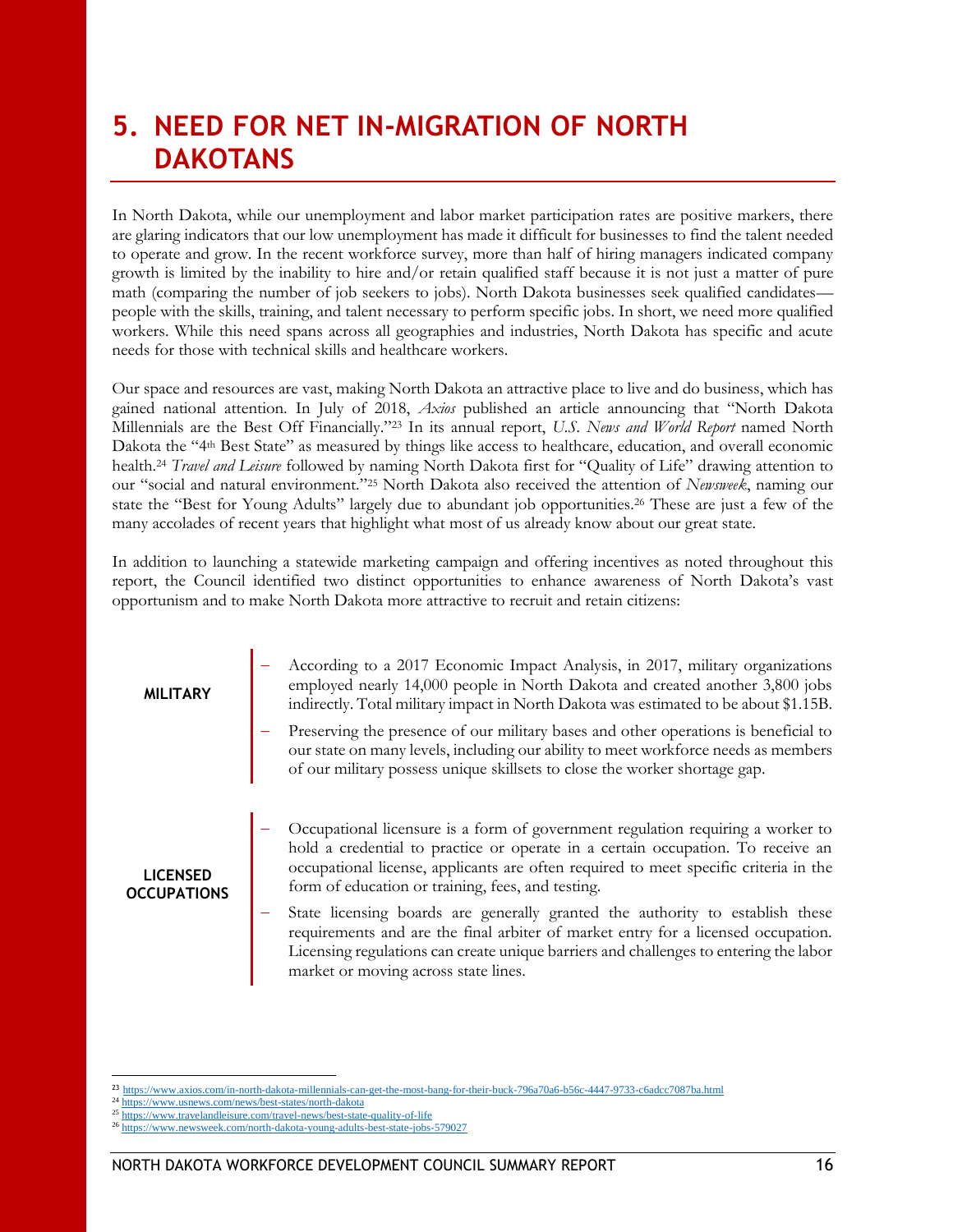### **RECOMMENDATIONS**

**DEVELOP AND LAUNCH A NORTH DAKOTA MARKETING CAMPAIGN.** Put simply, North Dakota needs more North Dakotans.

The Council recommends a multi-pronged approach to retain youth, recruit former residents to return to North Dakota, and recruit "new North Dakotans" to meet the workforce needs. With limited resources, North Dakota must unite recruitment efforts across all state agencies, partnering with the private sector for the most significant impact. Efforts must highlight the North Dakota value proposition, particularly, the opportunities for technical and healthcare careers.



#### 

**ENHANCE "MILITARY-FRIENDLY" STATUS OF NORTH DAKOTA.** North Dakota's performance as a "military-friendly" state is important to both base retention efforts and the recruitment and retention of military service members to live and work in North Dakota both during service and following retirement.

- **The Council recommends** a Military Pay Tax Exemption to incentivize military preference for serving in North Dakota and to encourage military members and their families to stay in North Dakota beyond retirement.<sup>27</sup> This exemption includes a 100% tax exemption for:
	- a. Pay for active service in the U.S. armed forces, National Guard, and Reserve; and
	- b. Military retirement pay of retirees of the U.S. armed forces, National Guard, and Reserve and their survivors.
	- $\rightarrow$  Several states have taken steps to retain military members and their families
		- Nine states do not have any personal income tax
		- Nineteen states do not tax military retirement pay
		- Fifteen additional states have special provisions for military personnel and retirees, such as exempting the first \$2,500 in pay from taxes

 $\overline{a}$  $^{27}$  The estimated tax reduction for the recommendations outlined herein, as prepared by the North Dakota Tax Department, is approximately \$5.48M per biennium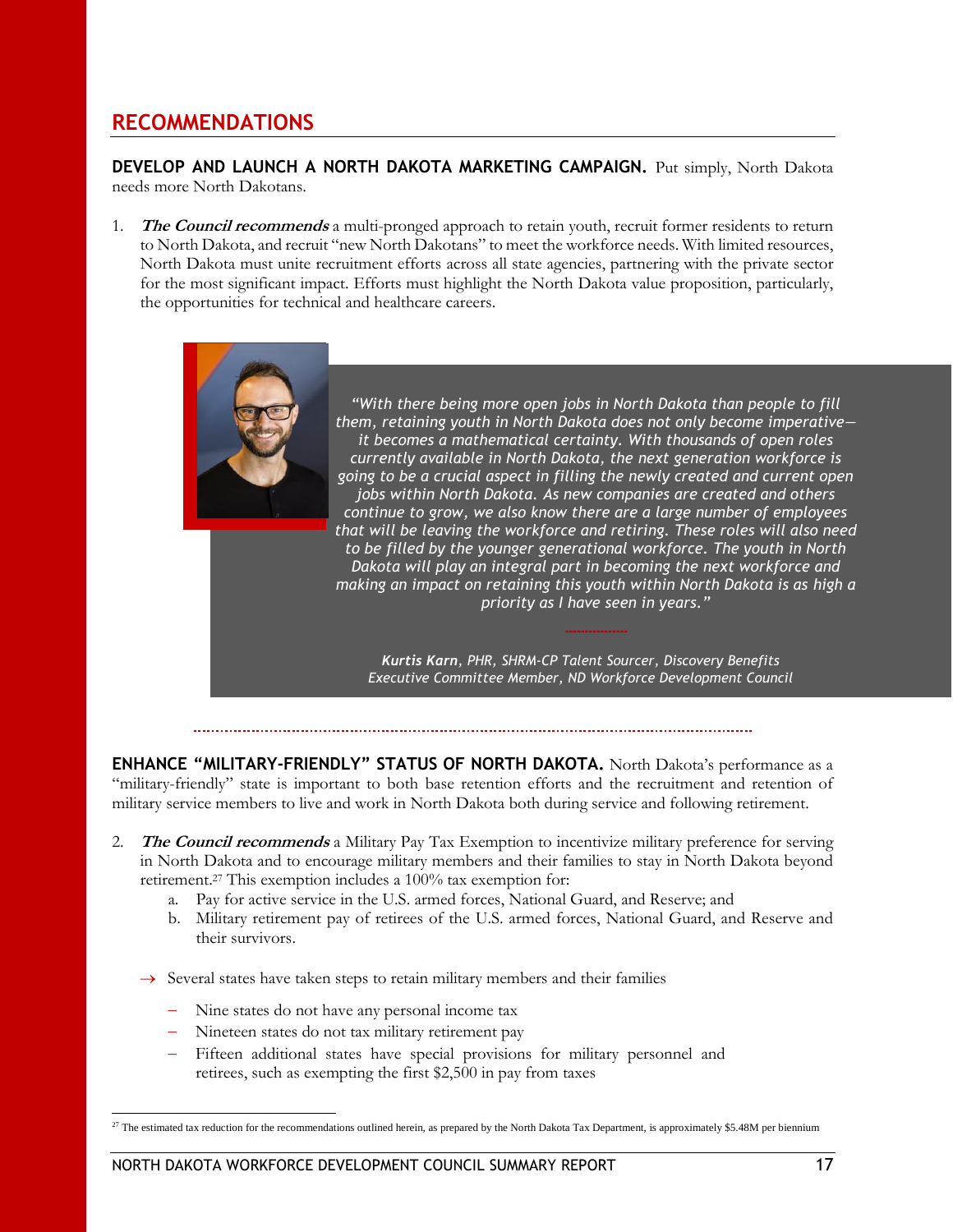- Only seven states, including North Dakota, do not offer a state tax benefit for active military members and/or veterans
- 3. **The Council recommends** coordinated efforts to adopt a *single process across NDUS* to allow the transferability of military training to civilian-degree credit, ensuring consistency in translation of military training to academic training. Members of our military gain valuable skills and training during their military career and it is often difficult to translate these experiences to the civilian education setting. Though this translation may be done on a case-by-case basis at different universities throughout North Dakota, it is inconsistent and can prove to be a barrier to employment for lack of a civilian degree.
- 4. **The Council recommends** removing licensing barriers for military spouse/dependent per the removal of licensing barriers recommendation to follow.

**REMOVE LICENSING BARRIERS.** In North Dakota, there are over eighty licensed occupations managed by more than sixty boards, agencies, and commissions. In July of 2018, North Dakota was awarded an "Occupational Licensing Review and Reform" grant from the U.S. Department of Labor. Work funded by the grant will occur over three years. In the first year, the workgroup will conduct a full review of current licensing processes, review current interstate compacts, and begin reviewing eight (8) selected occupations. During year two the workgroup will identify barriers created by the current schema, and during year three, recommend action necessary to remove barriers.

- 5. **The Council recommends** strategies for simplifying the occupational licensing process in North Dakota, without compromising public health, safety, or welfare while this matter is being studied. These strategies include:
	- a. Requiring boards, commissions, and agencies to implement a process inquiring as to whether the applicant is a military spouse/dependent and "automatically" afford reciprocity to the dependent absent demonstrated danger to public health, safety, or welfare; and
	- b. Implementing reciprocity agreements across all occupational licenses after a reasonable experience level requirement is met, absent demonstrated danger to public health, safety, or welfare or interference with an existing compact that effectively permits timely reciprocity.

**OFFER INCENTIVES.** In other sections throughout this report (*see Nursing and Technical Skills sections*), the Council has **recommended** incentives for participation in certain academic programs. The Council believes these incentives are necessary strategies to address national competition for qualified workers.

#### *SEE THE "NURSING & TECHNICAL SKILLS" SECTIONS IN THIS REPORT*

#### **ENDORSEMENTS**

- **The Council endorses** the expansion of skilled immigration policies at the federal level.
- **The Council endorses** efforts currently underway to streamline the process of doing business in North Dakota, including interaction with the Secretary of State, Job Service North Dakota, Workforce Safety and Insurance, and other stakeholders.